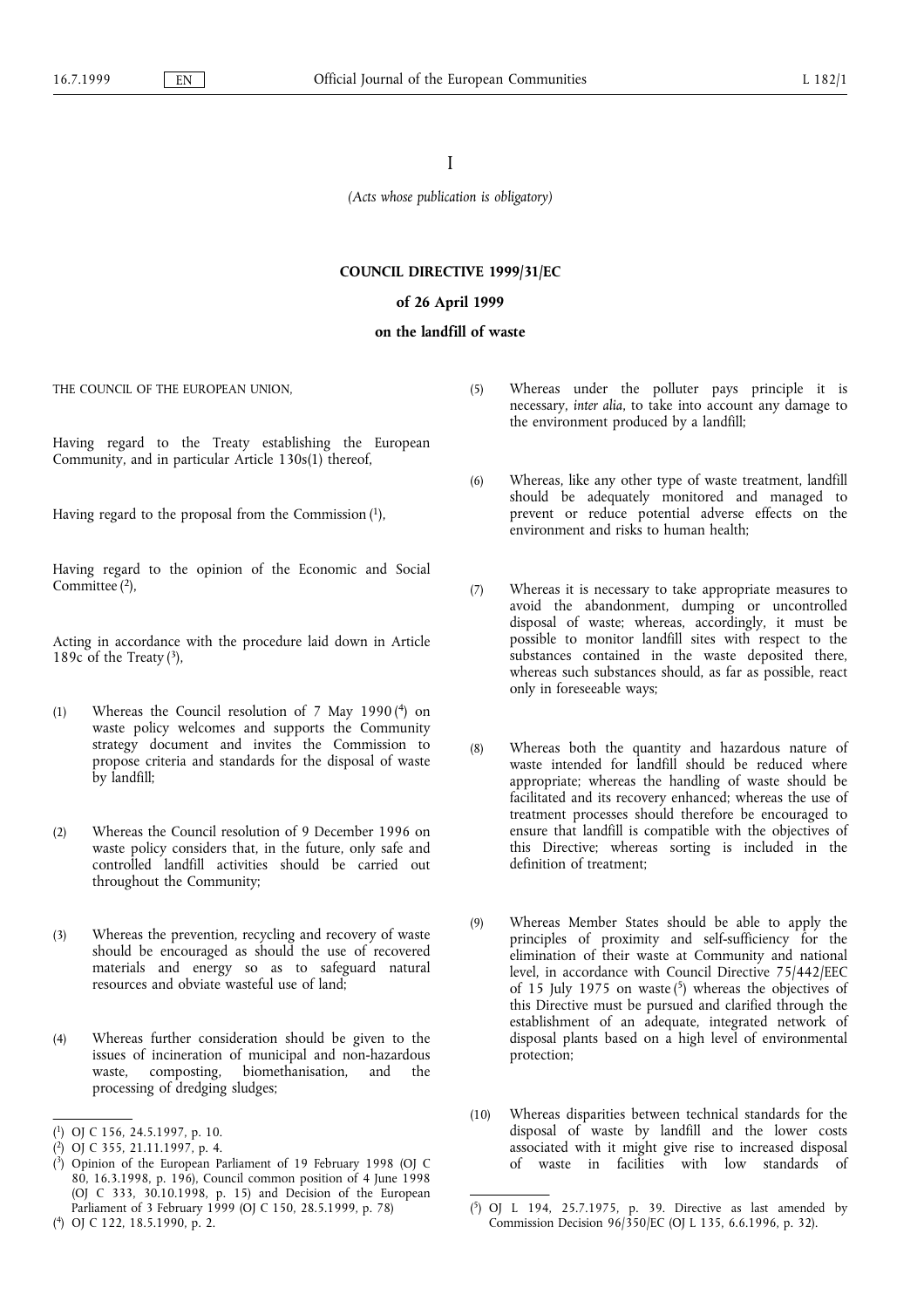$\sqrt{EN}$ 

environmental protection and thus create a potentially serious threat to the environment, owing to transport of waste over unnecessarily long distances as well as to inappropriate disposal practices;

- (11) Whereas it is therefore necessary to lay down technical standards for the landfill of waste at Community level in order to protect, preserve and improve the quality of the environment in the Community;
- Whereas it is necessary to indicate clearly the  $(12)$ requirements with which landfill sites must comply as regards location, conditioning, management, control, closure and preventive and protective measures to be taken against any threat to the environment in the short as well as in the long-term perspective, and more especially against the pollution of groundwater by leachate infiltration into the soil:
- $(13)$ Whereas in view of the foregoing it is necessary to define clearly the classes of landfill to be considered and the types of waste to be accepted in the various classes of landfill:
- Whereas sites for temporary storage of waste should  $(14)$ comply with the relevant requirements of Directive 75/  $442$ *[EEC*:
- Whereas the recovery, in accordance with Directive 75/  $(15)$ 442/EEC, of inert or non-hazardous waste which is suitable, through their use in redevelopment/restoration and filling-in work, or for construction purposes may not constitute a landfilling activity;
- Whereas measures should be taken to reduce the  $(16)$ production of methane gas from landfills, inter alia, in order to reduce global warming, through the reduction of the landfill of biodegradable waste and the requirements to introduce landfill gas control;
- $(17)$ Whereas the measures taken to reduce the landfill of biodegradable waste should also aim at encouraging the separate collection of biodegradable waste, sorting in general, recovery and recycling;
- Whereeas, because of the particular features of the  $(18)$ landfill method of waste disposal, it is necessary to introduce a specific permit procedure for all classes of landfill in accordance with the general licensing requirements already set down in Directive 75/442/EEC and the general requirements of Directive 96/61/EC concerning integrated pollution prevention and control  $(1)$  whereas the landfill site's compliance with such a permit must be verified in the course of an inspection by the competent authority before the start of disposal operations;
- Whereas, in each case, checks should be made to  $(19)$ establish whether the waste may be placed in the landfill for which it is intended, in particular as regards hazardous waste:
- $(20)$ Whereas, in order to prevent threats to the environment, it is necessary to introduce a uniform waste acceptance procedure on the basis of a classification procedure for waste acceptable in the different categories of landfill, including in particular standardised limit values; whereas to that end a consistent and standardised system of waste characterisation, sampling and analysis must be established in time to facilitate implementation of this Directive; whereas the acceptance criteria must be particularly specific with regard to inert waste;
- $(21)$ Whereas, pending the establishment of such methods of analysis or of the limit values necessary for characterisation, Member States may for the purposes of this Directive maintain or draw up national lists of waste which is acceptable or unacceptable for landfill, or define criteria, including limit values, similar to those laid down in this Directive for the uniform acceptance procedure;
- $(22)$ Whereas for certain hazardous waste to be accepted in landfills for non-hazardous waste acceptance criteria should be developed by the technical committee;
- Whereas it is necessary to establish common monitoring  $(23)$ procedures during the operation and after-care phases of a landfill in order to indentify any possible adverse environmental effect of the landfill and take the appropriate corrective measures;
- Whereas it is necessary to define when and how a  $(24)$ landfill should be closed and the obligations and responsibility of the operator on the site during the after-care period;
- $(25)$ Whereas landfill sites that have been closed prior to the date of transposition of this Directive should not be suject to its provisions on closure procedure;
- Whereas the future conditions of operation of existing  $(26)$ landfills should be regulated in order to take the necessary measures, within a specified period of time, for their adaptation to this Directive on the basis of a site-conditioning plan;

 $(^1)$  OJ L 257, 10.10.1996, p. 26.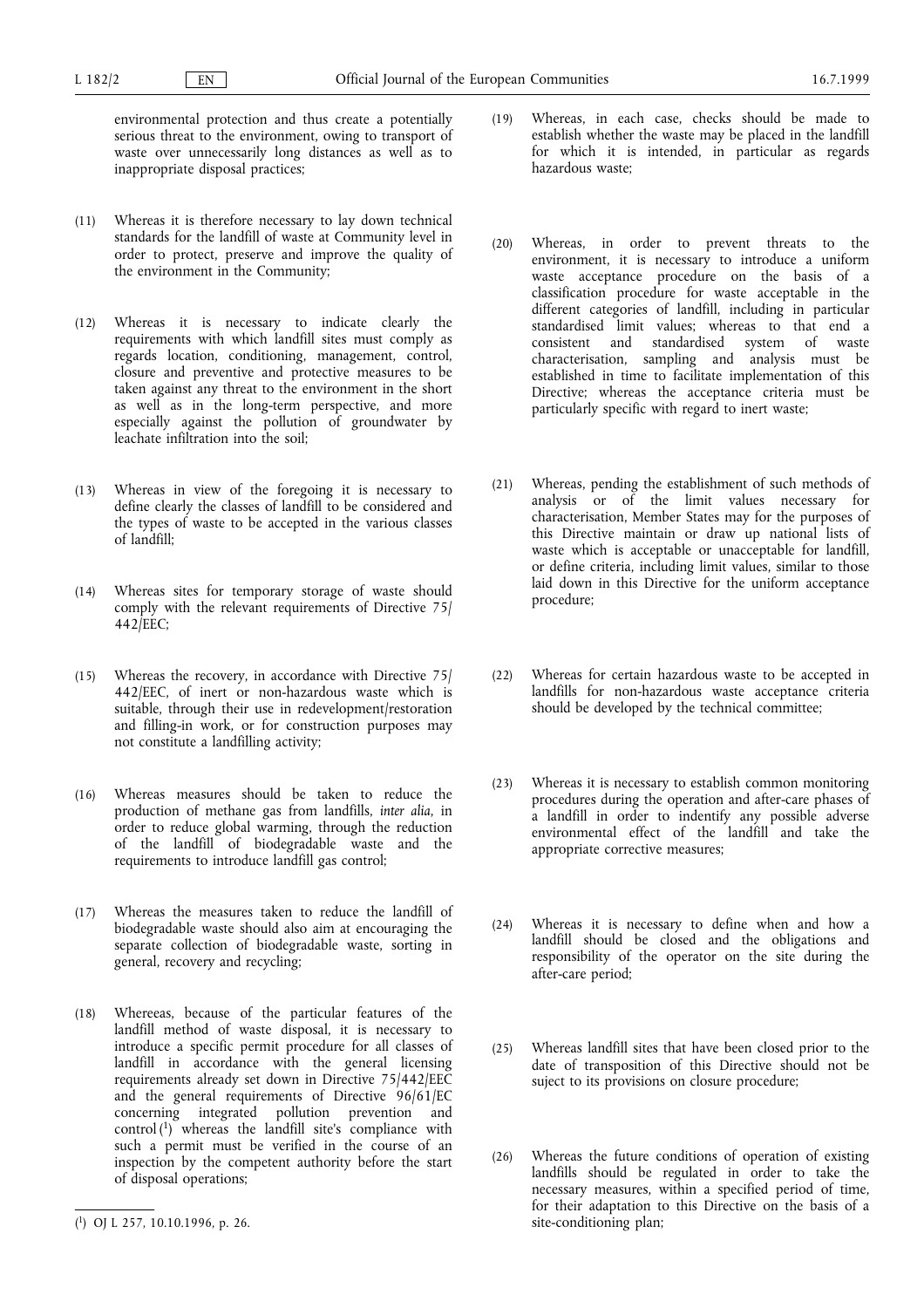- $(27)$ Whereas for operators of existing landfills having, in compliance with binding national rules equivalent to those of Article 14 of this Directive, already submitted the documentation referred to in Article 14(a) of this Directive prior to its entry into force and for which the competent authority authorised the continuation of their operation, there is no need to resubmit this documentation nor for the competent authority to deliver a new authorisation:
- $(28)$ Whereas the operator should make adequate provision by way of a financial security or any other equivalent to ensure that all the obligations flowing from the permit are fulfilled, including those relating to the closure procedure and after-care of the site;
- $(29)$ Whereas measures should be taken to ensure that the price charged for waste disposal in a landfill cover all the costs involved in the setting up and operation of the facility, including as far as possible the financial security or its equivalent which the site operator must provide, and the estimated cost of closing the site including the necessary after-care;
- $(30)$ Whereas, when a competent authority considers that a landfill is unlikely to cause a hazard to the environment for longer than a certain period, the estimated costs to be included in the price to be charged by an operator may be limited to that period;
- (31) Whereas it is necessary to ensure the proper application of the provisions implementing this Directive throughout the Community, and to ensure that the training and knowledge acquired by landfill operators and staff afford them the necessary skills;
- $(32)$ Whereas the Commission must establish a standard procedure for the acceptance of waste and set up a standard classification of waste acceptable in a landfill in accordance with the committee procedure laid down in Article 18 of Directive 75/442/EEC;
- $(33)$ Whereas adaptation of the Annexes to this Directive to scientific and technical progress and the standardisation of the monitoring, sampling and analysis methods must be adopted under the same committee procedure;
- (34) Whereas the Member States must send regular reports to the Commission on the implementation of this Directive paying particular attention to the national strategies to be set up in pursuance of Article 5; whereas on the basis of these reports the Commission shall report to the European Parliament and the Council;

HAS ADOPTED THIS DIRECTIVE

## Article 1

## Overall objective

With a view to meeting the requirements of Directive 75/442/EEC, and in particular Articles 3 and 4 thereof, the aim of this Directive is, by way of stringent operational and technical requirements on the waste and landfills, to provide for measures, procedures and guidance to prevent or reduce as far as possible negative effects on the environment, in particular the pollution of surface water, groundwater, soil and air, and on the global environment, including the greenhouse effect, as well as any resulting risk to human health, from landfilling of waste, during the whole life-cycle of the landfill.

In respect of the technical characteristics of landfills, this Directive contains, for those landfills to which Directive 96/61/ EC is applicable, the relevant technical requirements in order to elaborate in concrete terms the general requirements of that Directive. The relevant requirements of Directive 96/61/EC shall be deemed to be fulfilled if the requirements of this Directive are complied with.

## Article 2

## **Definitions**

For the purposes of this Directive:

- (a) 'waste' means any substance or object which is covered by Directive 75/442/EEC;
- (b) 'municipal waste' means waste from households, as well as other waste which, because of its nature or composition, is similar to waste from household;
- (c) 'hazardous waste' means any waste which is covered by Article 1(4) of Council Directive 91/689/EEC of 12 December 1991 on hazardous waste (1)
- (d) 'non-hazardous waste' means waste which is not covered by paragraph (c);
- (e) 'inert waste' means waste that does not undergo any significant physical, chemical or biological transformations. Inert waste will not dissolve, burn or otherwise physically or chemically react, biodegrade or adversely affect other matter with which it comes into contact in a way likely to give rise to environmental pollution or harm human health. The total leachability and pollutant content of the waste and the ecotoxicity of the leachate must be insignificant, and in particular not endanger the quality of surface water and/or groundwater;

 $(^1)$  OJ L 377, 31.12.1991, p. 20. Directive as last amended by Directive 94/31/EC (OJ L 168, 2.7.1994, p. 28);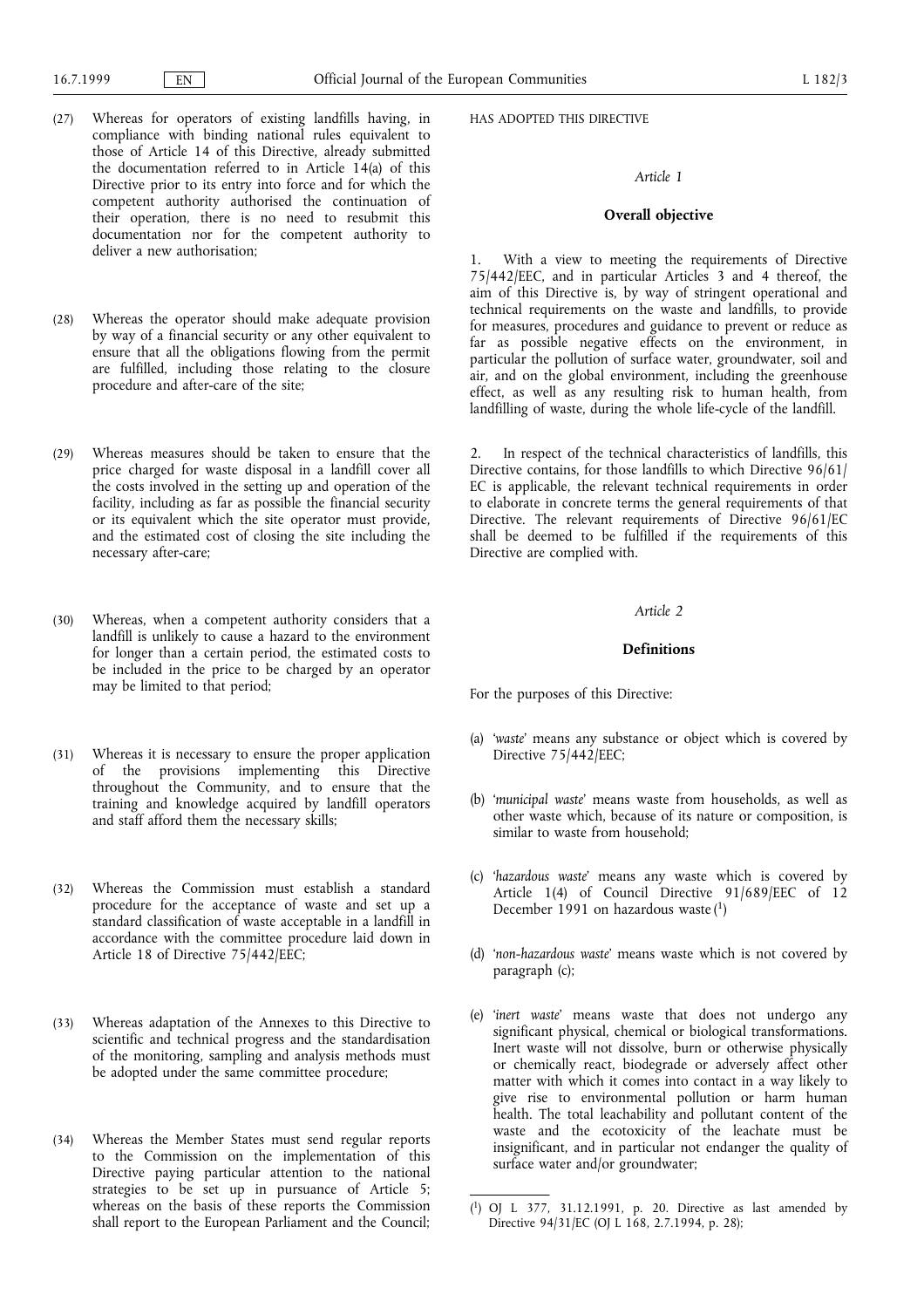$I. 182/4$ 

 $E<sub>N</sub>$ 

- (f) 'underground storage' means a permanent waste storage facility in a deep geological cavity such as a salt or potassium mine;
- (g) 'landfill' means a waste disposal site for the deposit of the waste onto or into land (i.e. underground), including:
	- internal waste disposal sites (i.e. landfill where a producer of waste is carrying out its own waste disposal at the place of production), and
	- a permanent site (i.e. more than one year) which is used for temporary storage of waste,

but excluding:

- facilities where waste is unloaded in order to permit its preparation for further transport for recovery, treatment or dispsal elsewhere, and
- stoarage of waste prior to recovery or treatment for a period less than three years as a general rule, or
- storage of waste prior to disposal for a period less than one year;
- (h) 'treatment' means the physical, thermal, chemical or biological processes, including sorting, that change the characteristics of the waste in order to reduce its volume or hazardous nature, facilitate its handling or enhance recovery;
- (i) 'leachate' means any liquid percolating through the deposited waste and emitted from or contained within a landfill;
- (i) 'landfill gas' means all the gases generated from the landfilled waste:
- (k) 'eluate' means the solution obtained by a laboratory leaching test;
- (l) 'operator' means the natural or legal person responsible for a landfill in accordance with the internal legislation of the Member State where the landfill is located; this person may change from the preparation to the after-care phase;
- (m) 'biodegradable waste' means any waste that is capable of undergoing anaerobic or aerobic decomposition, such as food and garden waste, and paper and paperboard;
- (n) 'holder' means the producer of the waste or the natural or legal person who is in possession of it;
- (o) 'applicant' means any person who applies for a landfill permit under this Directive;
- (p) 'competent authority' means that authority which the Member States designate as responsible for performing the duties arising from this Directive;
- (q) 'liquid waste' means any waste in liquid form including waste waters but excluding sludge;
- (r) 'isolated settlement' means a settlement:
	- with no more than 500 inhabitants per municipality or settlement and no more than five inhabitants per square kilometre and,
	- where the distance to the nearest urban agglomeration with at least 250 inhabitants per square kilometre is not less than 50 km, or with difficult access by road to those nearest agglomerations, due to harsh meteorological conditions during a significant part of the year.

## Article 3

## Scope

Member States shall apply this Directive to any landfill as  $\mathbf{1}$ defined in Article  $2(g)$ .

Without prejudice to existing Community legislation, the  $2<sub>1</sub>$ following shall be excluded from the scope of this Directive:

- the spreading of sludges, including sewage sludges, and sludges resulting from dredging operations, and similar matter on the soil for the purposes of fertilisation or improvement,
- the use of inert waste which is suitable, in redevelopment/ restoration and filling-in work, or for construction purposes, in landfills,
- the deposit of non-hazardous dredging sludges alongside small waterways from where they have been dredged out and of non-hazardous sludges in surface water including the bed and its sub soil.
- the deposit of unpolluted soil or of non-hazardous inert waste resulting from prospecting and extraction, treatment, and storage of mineral resources as well as from the operation of quarries.

Without prejudice to Directive 75/442/EEC Member  $3.$ States may declare at their own option, that the deposit of<br>non-hazardous waste, to be defined by the committee established under Article 17 of this Directive, other than inert waste, resulting from prospecting and extraction, treatment and storage of mineral resources as well as from the operation of quarries and which are deposited in a manner preventing environmental pollution or harm to human health, can be exempted from the provisions in Annex I, points 2, 3.1, 3.2 and 3.3 of this Directive.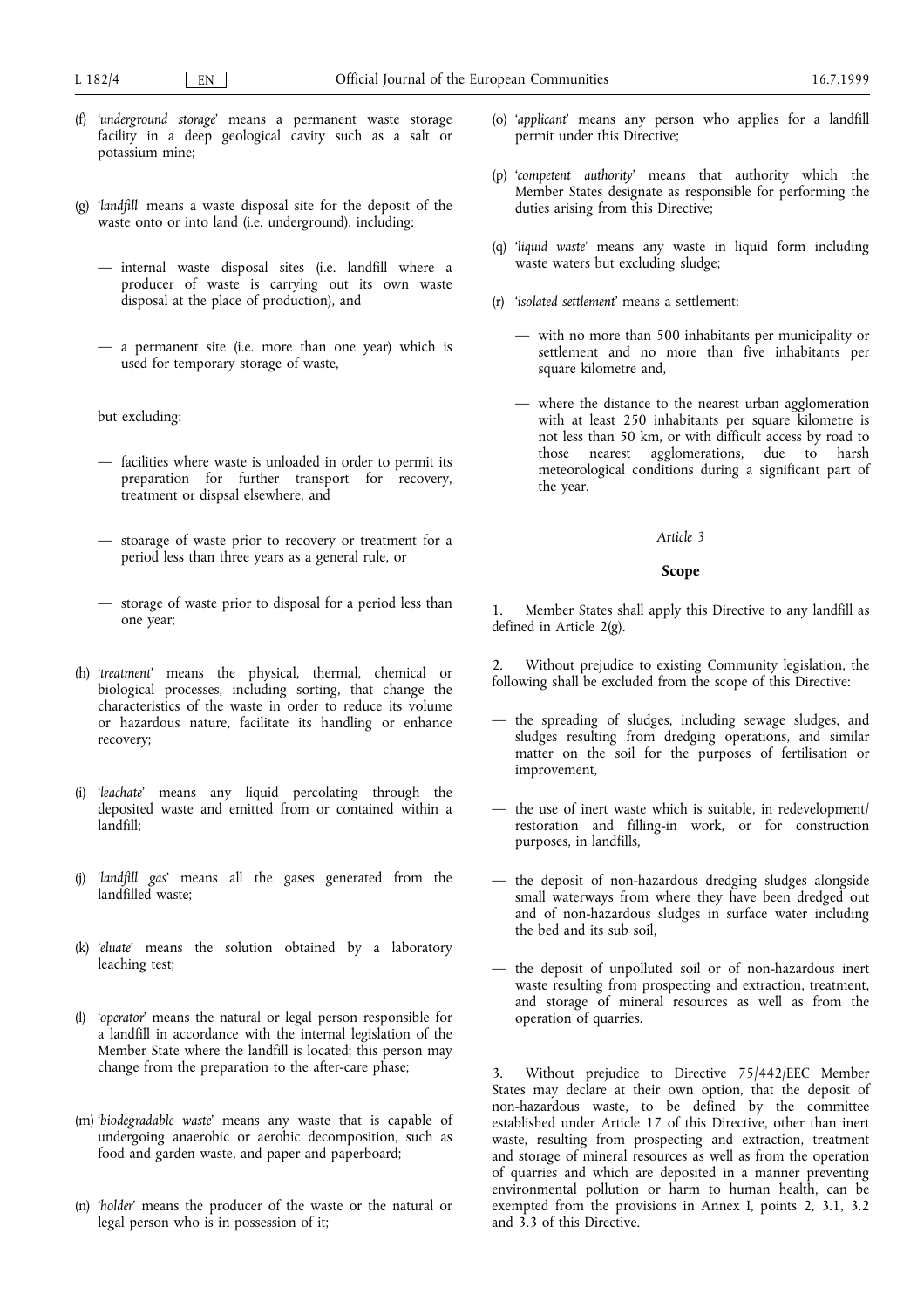16.7.1999

 $EN$ 

Without prejudice to Directive 75/442/EEC Member States may declare, at their own option, parts or all of Articles 6(d), 7(i), 8(a)(iv), 10, 11(1)(a), (b) and (c), 12(a) and (c), Annex I, points 3 and 4, Annex II (except point 3, level 3, and point 4) and Annex III, points 3 to 5 to this Directive not applicable  $\mathsf{f} \Omega$ 

- (a) landfill sites for non-hazardous or inert wastes with a total capacity not exceeding 15 000 tonnes or with an annual intake not exceeding 1 000 tonnes serving islands, where this is the only landfill on the island and where this is exclusively destined for the disposal of waste generated on that island. Once the total capacity of that landfill has been used, any new landfill site established on the island shall comply with the requirements of this Directive;
- (b) landfill sites for non-hazardous or inert waste in isolated settlements if the landfill site is destined for the disposal of waste generated only by that isolated settlement.

Not later than two years after the date laid down in Article 18(1), Member States shall notify the Commission of the list of islands and isolated settlements that are exempted. The Commission shall publish the list of islands and isolated settlements.

5. Without prejudice to Directive 75/442/EEC Member States may declare, at their own option, that underground storage as defined in Article 2(f) of this Directive can be exempted from the provisions in Article 13(d) and in Annex I, point 2, except first indent, points 3 to 5 and in Annex III, points 2, 3 and 5 to this Directive.

### Article 4

## **Classes of landfill**

Each landfill shall be classified in one of the following classes:

- landfill for hazardous waste.
- landfill for non-hazardous waste,
- landfill for inert waste.

## Article 5

## Waste and treatment not acceptable in landfills

Member States shall set up a national strategy for the implementation of the reduction of biodegradable waste going to landfills, not later than two years after the date laid down in Article 18(1) and notify the Commission of this strategy. This strategy should include measures to achieve the targets set out in paragraph 2 by means of in particular, recycling, composting, biogas production or materials/energy recovery. Within 30 months of the date laid down in Article 18(1) the Commission shall provide the European Parliament and the Council with a report drawing together the national strategies.

- $\mathfrak{I}$ . This strategy shall ensure that:
- (a) not later than five years after the date laid down in Article 18(1), biodegradable municipal waste going to landfills must be reduced to 75 % of the total amount (by weight) of biodegradable municipal waste produced in 1995 or the latest year before 1995 for which standardised Eurostat data is available
- (b) not later than eight years afte the date laid down in Article 18(1), biodegradable municipal waste going to landfills must be reduced to 50 % of the total amount (by weight) of biodegradable municipal waste produced in 1995 or the latest year before 1995 for which stadardised Eurostat data is available:
- (c) not later than 15 years after the date laid down in Article 18(1), biodegradable municipal waste going to landfills must be reduced to 35 % of the total amount (by weight) of biodegradable municipal waste produced in 1995 or the lates year before 1995 for which standardised Eurostat data is available.

Two years before the date referred to in paragraph (c) the Council shall reexamine the above target, on the basis of a report from the Commission on the practical experience gained by Member States in the pursuance of the targets laid down in paragraphs (a) and (b) accompanied, if appropriate, by a proposal with a view to confirming or amending this target in order to ensure a high level of environmental protection.

Member States which in 1995 or the latest year before 1995 for which standardised EUROSTAT data is available put more than 80 % of their collected municipal waste to landfill may postpone the attainment of the targets set out in paragraphs  $(a)$ ,  $(b)$ , or  $(c)$  by a period not exceeding four years. Member States intending to make use of this provision shall inform in advance the Commission of their decision. The Commission shall inform other Member States and the European Parliament of these decisions.

The implementation of the provisions set out in the preceding subparagraph may in no circumstances lead to the attainment of the target set out in paragraph (c) at a date later than four years after the date set out in paragraph (c).

Member States shall take measures in order that the following wastes are not accepted in a landfill:

- (a) liquid waste;
- (b) waste which, in the conditions of landfill, is explosive, corrosive, oxidising, highly flammable or flammable, as defined in Annex III to Directive 91/689/EEC;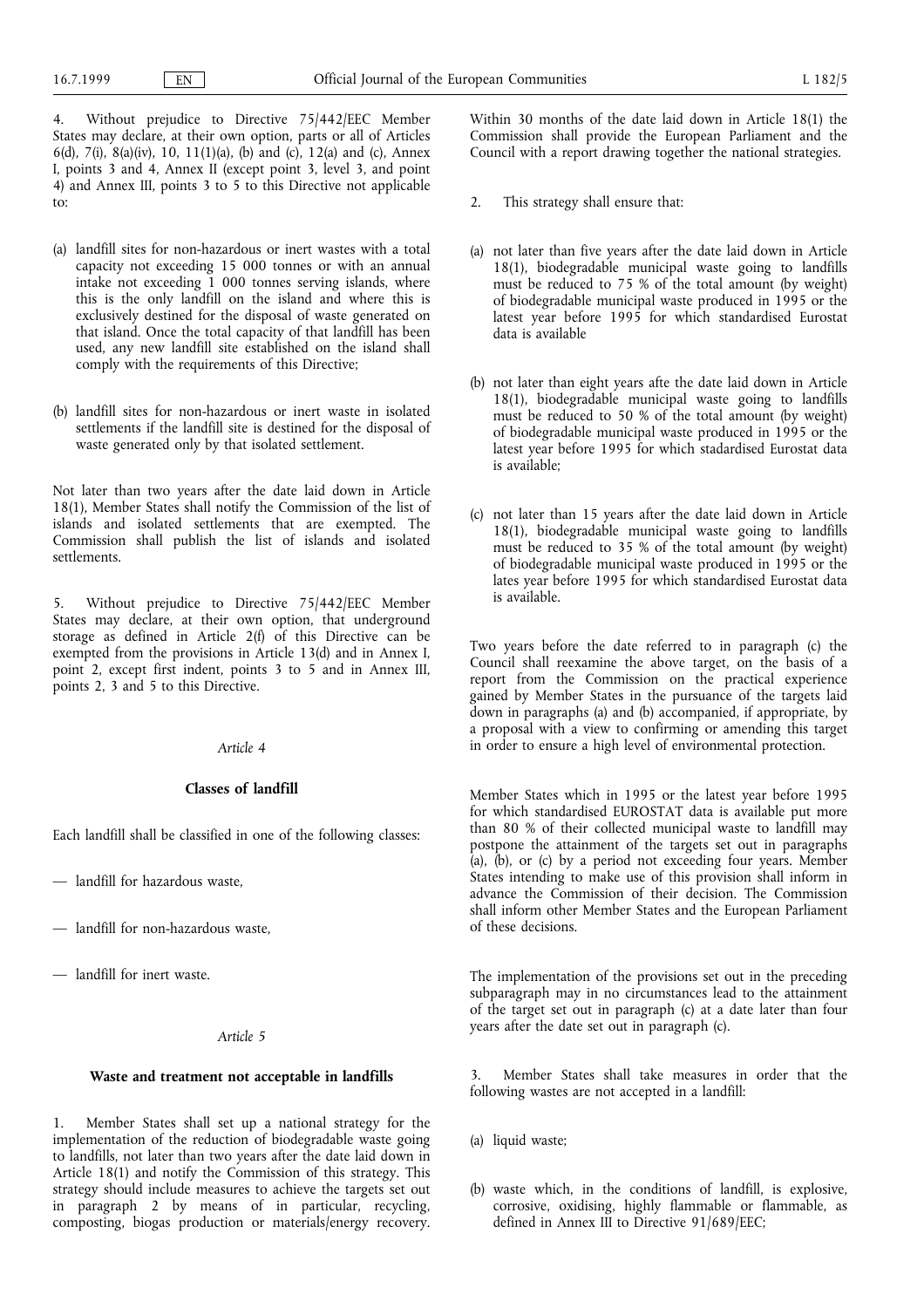$I. 182/6$ 

 $\sqrt{EN}$ 

- (c) hospital and other clinical wastes arising from medical or veterinary establishments, which are infectious as defined (property H9 in Annex III) by Directive 91/689/EEC and waste falling within category 14 (Annex I.A) of that Directive.
- (d) whole used tyres from two years from the date laid down in Article 18(1), excluding tyres used as engineering material, and shredded used tyres five years from the date laid down in Article 18(1) (excluding in both instances bicylce tyres and tyres with an outside diameter above 1 400 mm);
- (e) any other type of waste which does not fulfil the acceptance criteria determined in accordance with Annex  $\Pi$ .

The dilution of mixture of waste solely in order to meet  $4.$ the waste acceptance criteria is prohibited.

## Article 6

# Waste to be accepted in the different classes of landfill

Member States shall take measures in order that:

- (a) only waste that has been subject to treatment is landfilled. This provision may not apply to inert waste for which treatment is not technically feasible, nor to any other waste for which such treatment does not contribute to the objectives of this Directive, as set out in Article 1, by reducing the quantity of the waste or the hazards to human health or the environment:
- (b) only hazardous waste that fulfils the criteria set out in accordance with Annex II is assigned to a hazardous landfill:
- (c) landfill for non-hazardous waste may be used for:
	- (i) municipal waste;
	- (ii) non-hazardous waste of any other origin, which fulfil the criteria for the acceptance of waste at landfill for non-hazardous waste set out in accordance with Annex  $\Pi$ :
	- (iii) stable, non-reactive hazardous wastes (e.g. solidified, vitrified), with leaching behaviour equivalent to those of the non-hazardous wastes referred to in point (ii), which fulfil the relevant acceptance criteria set out in<br>accordance with Annex II. These hazarouds wastes<br>shall not be deposited in cells destined for biodegradable non-hazardous waste,
- (d) inert waste landfill sites shall be used only for inert waste.

### Article 7

## Application for a permit

Member States shall take measures in order that the application for a landfill permit must contain at least particulars of the following:

- (a) the identity of the applicant and of the operator when they are different entities;
- (b) the description of the types and total quantity of waste to be deposited:
- (c) the proposed capacity of the disposal site;
- (d) the description of the site, including its hydrogeological and geological characteristics;
- (e) the proposed methods for pollution prevention and abatement:
- (f) the proposed operation, monitoring and control plan:
- (g) the proposed plan for the closure and after-care procedures;
- (h) where an impact assessment is required under Council Directive  $85/\overline{337}/\overline{EEC}$  of 27 June 1985 on the assessment of the effects of certain public and private projects on the environment  $(1)$ , the information provided by the developer in accordance with Article 5 of that Directive;
- (i) the financial security by the applicant, or any other equivalent provision, as required under Article 8(a)(iv) of this Directive.

Following a successful application for a permit, this information shall be made available to the competent national and Community statistical authorities when requested for statistical purposes.

## Article 8

## Conditions of the permit

Member States shall take measures in order that:

- (a) the competent authority does not issue a landfill permit unless it is satisfied that:
	- (i) without prejudice to Article  $3(4)$  and  $(5)$ , the landfill project complies with all the relevant requirements of this Directive, including the Annexes;

 $(1)$  OJ L 175, 5.7.1985, p. 40. Directive as amended by Directive 97/ 11/EC (OJ L 73, 14.3.1997, p. 5).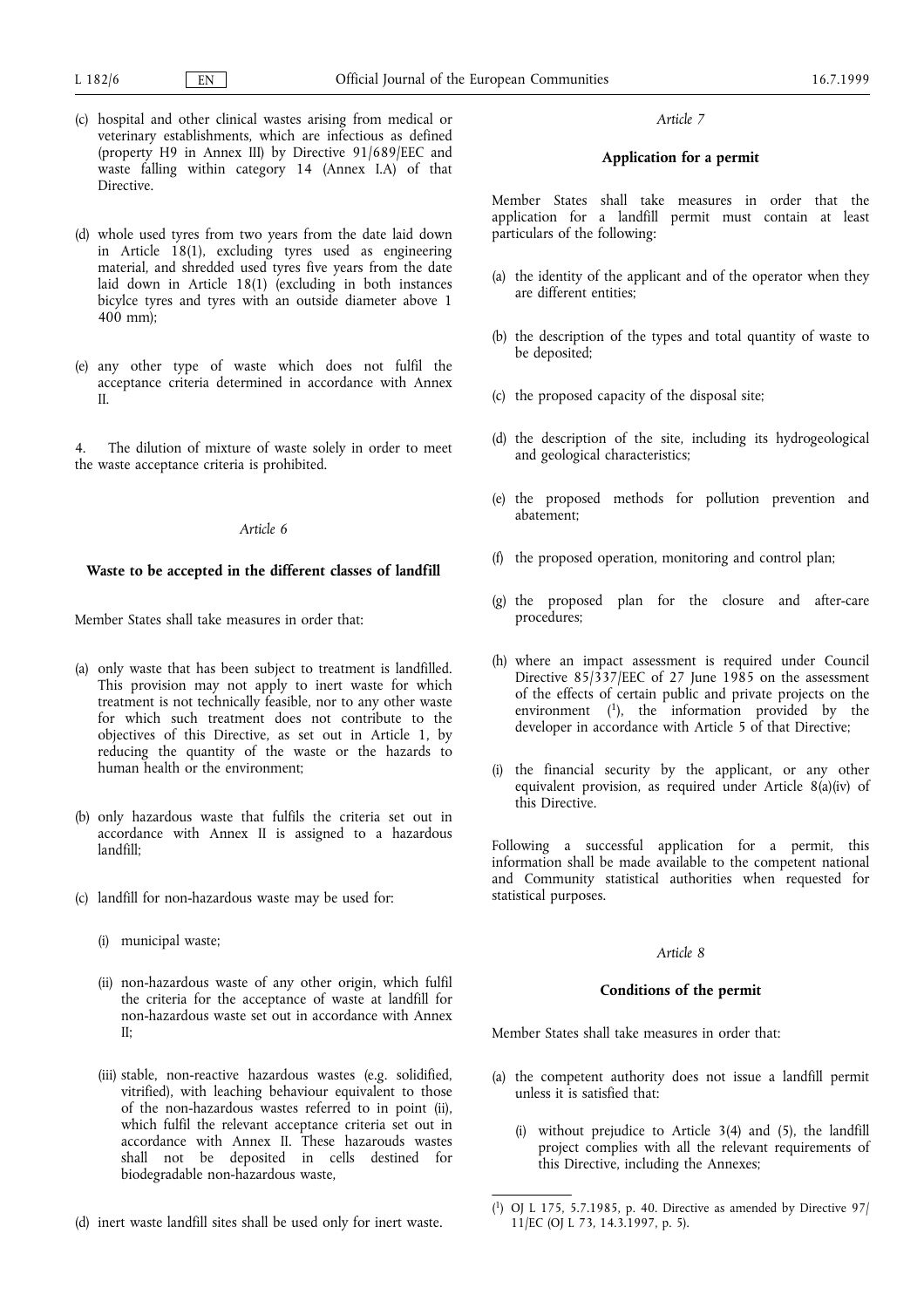- (ii) the management of the landfill site will be in the hands of a natural person who is technically competent to manage the site; professional and technical development and training of landfill operators and staff are provided;
- (iii) the landfill shall be operated in such a manner that the necessary measures are taken to prevent accidents and limit their consequences;
- (iv) adequate provisions, by way of a financial security or any other equivalent, on the basis of modalities to be decided by Member States, has been or will be made by the applicant prior to the commencement of disposal operations to ensure that the obligations (including after-care provisions) arising under the permit issued under the provisions of this Directive are discharged and that the closure procedures required by Article 13 are followed. This security or its equivalent shall be kept as long as required by maintenance and after-care operation of the site in accordance with Article 13(d). Member States may declare, at their own option, that this point does not apply to landfills for inert waste:
- (b) the landfill project is in line with the relevant waste management plan or plans referred to in Article 7 of Directive 75/442/EEC;
- (c) prior to the commencement of disposal operations, the competent authority shall inspect the site in order to ensure that it complies with the relevant conditions of the permit. This will not reduce in any way the responsibility of the operator under the conditions of the permit.

## Article 9

## Content of the permit

Specifying and supplementing the provisions set out in Article 9 of Directive 75/442/EEC and Article 9 of Directive 96/61/ EC, the landfill permit shall state at least the following:

- (a) the class of the landfill;
- (b) the list of defined types and the total quantity of waste which are authorised to be deposited in the landfill;
- (c) requirements for the landfill preparations, landfilling operations and monitoring and control procedures, including contingency plans (Annex III, point 4.B), as well as provisional requirements for the closure and after-care operations;
- (d) the obligation on the applicant to report at least annually to the competent authority on the types and quantities of waste disposed of and on the results of the monitoring programme as required in Articles 12 and 13 and Annex ĪII.

## Article 10

# Cost of the landfill of waste

Member States shall take measures to ensure that all of the costs involved in the setting up and operation of a landfill site, including as far as possible the cost of the financial security or its equivalent referred to in Article 8(a)(iv), and the estimated costs of the closure and after-care of the site for a period of at least 30 years shall be covered by the price to be charged by the operator for the disposal of any type of waste in that site. Subject to the requirements of Council Directive 90/313/EEC of 7 June 1990 on the freedom of access to information on the environment (1)Member States shall ensure transparency in the collection and use of any necessary cost information.

## Article 11

### Waste acceptance procedures

Member States shall take measures in order that prior to 1. accepting the waste at the landfill site:

- (a) before or at the time of delivery, or of the first in a series of deliveries, provided the type of waste remains unchanged, the holder or the operator can show, by means of the appropraite documentation, that the waste in question can be accepted at that site according to the conditions set in the permit, and that it fulfils the acceptance criteria set out in Annex II;
- (b) the following reception procedures are respected by the operator:
	- checking of the waste documentation, including those documents required by Article 5(3) of Directive 91/ 689/EEC and, where they apply, those required by Council Regulation (EEC) No 259/93 of 1 February 1993 on the supervision and control of shipments of waste within, into and out of the European Community  $(^2)$ ;
	- visual inspection of the waste at the entrance and at the point of deposit and, as appropriate, verification of conformity with the description provided in the documentation submitted by the holder.  $\mathbf{H}$ representative samples have to be taken in order to implement Annex II, point 3, level 3, the results of the analyses shall be kept and the sampling shall be made in conformity with Annex II, point 5. These samples shall be kept at least one month;
	- keeping a register of the quantities and characteristics of the waste deposited, indicating origin, date of delivery, identity of the producer or collector in the case of municipal waste, and, in the case of hazardous

 $(1)$  OJ L 158, 23.6.1990, p. 56.

 $(2)$  OJ L 30, 6.2.1993, p. 1. Regulation as amended by Regulation (EC) No 120/97 (OJ L 22, 24.1.1997, p. 14).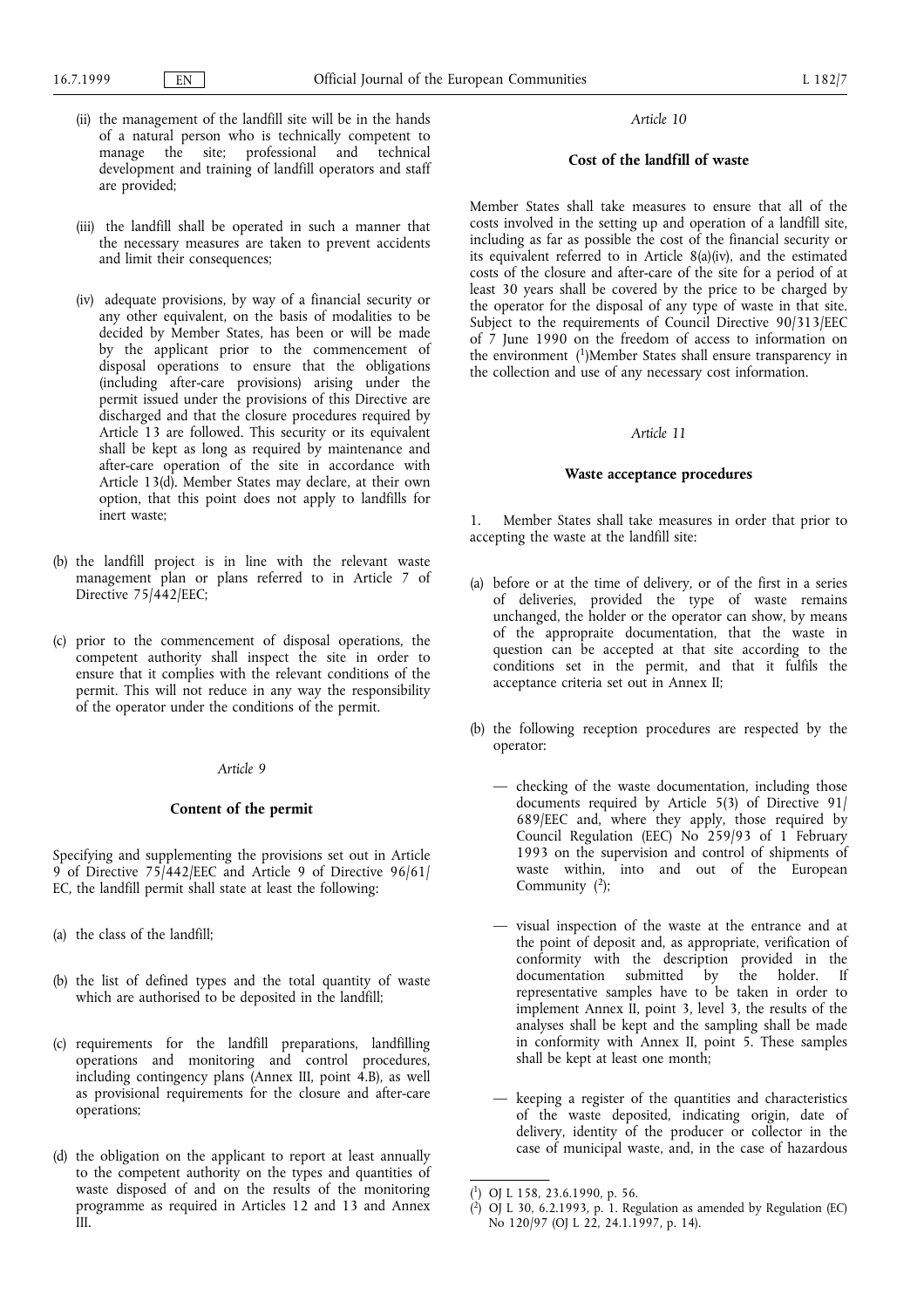$\n **EN**\n$ 

waste, the precise location on the site. This information shall be made available to the competent national and Community statistical authorities when requested for statistical purposes;

- (c) the operator of the landfill shall always provide written acknowledgement of receipt of each delivery acepted on the site:
- (d) without prejudice to the provisions of Regulation (EEC) No 259/93, if waste is not accepted at a landfill the operator shall notify without delay the competent authority of the non-acceptance of the waste.

For landfill sites which have been exempted from 2. provisions of this Directive by virtue of Article  $3(\overline{4})$  and (5), Member States shall take the necessary measures to provide  $for$ 

- regular visual inspection of the waste at the point of deposit in order to ensure that only non-hazardous waste from the island or the isolated settlement is accepted at the site: and
- a register on the quantities of waste that are deposited at the site be kept.

Member States shall ensure that information on the quantities and, where possible, the type of waste going to such exempted sites forms part of the regular reports to the Commission on the implementation of the Directive.

# Article 12

# Control and monitoring procedures in the operational phase

Member States shall take measures in order that control and monitoring procedures in the operational phase meet at least the following requirements:

- (a) the operator of a landfill shall carry out during the operational phase a control and monitoring programme as specified in Annex III;
- (b) the operator shall notify the competent authority of any significant adverse environmental effects revealed by the control and monitoring procedures and follow the decision of the competent authority on the nature and timing of the corrective measures to be taken. These measures shall be undertaken at the expense of the operator.

At a frequency to be determined by the competent authority, and in any event at least once a year, the operator shall report, on the basis of aggregated data, all monitoring results to the competent authorities for the purpose of demonstrating compliance with permit conditions and increasing the knowledge on waste behaviour in the landfills;

(c) the quality control of the analytical operations of the control and monitoring procedures and/or of the analyses referred to in Article  $11(1)(b)$  are carried out by competent laboratories.

# Article 13

## Closure and after-care procedures

Member States shall take measures in order that, in accordance, where appropriate, with the permit:

- (a) a landfill or part of it shall start the closure procedure:
	- (i) when the relevant conditions stated in the permit are met: or
	- (ii) under the authorisation of the competent authority, at the request of the operator; or
	- (iii) by reasoned decision of the competent authority;
- (b) a landfill or part of it may only be considered as definitely closed after the competent authority has carried out a final on-site inspection, has assessed all the reports submitted by the operator and has communicated to the operator its approval for the closure. This shall not in any way reduce the responsibility of the operator under the conditions of the permit;
- (c) after a landfill has been definitely closed, the operator shall be responsible for its maintenance, monitoring and control in the after-care phase for as long as may be required by the competent authority, taking into account the time during which the landfill could present hazards.

The operator shall notify the competent authority of any significant adverse environmental effects revealed by the control procedures and shall follow the decision of the competent authority on the nature and timing of the corrective measures to be taken;

(d) for as long as the competent authority considers that a landfill is likely to cause a hazard to the environment and without prejudice to any Community or national legislation as regards liability of the waste holder, the operator of the site shall be responsible for monitoring and analysing landfill gas and leachate from the site and the groundwater regime in the vicinity of the site in accordance with Annex III.

#### Article 14

## **Existing landfill sites**

Member States shall take measures in order that landfills which have been granted a permit, or which are already in operation at the time of transposition of this Directive, may not continue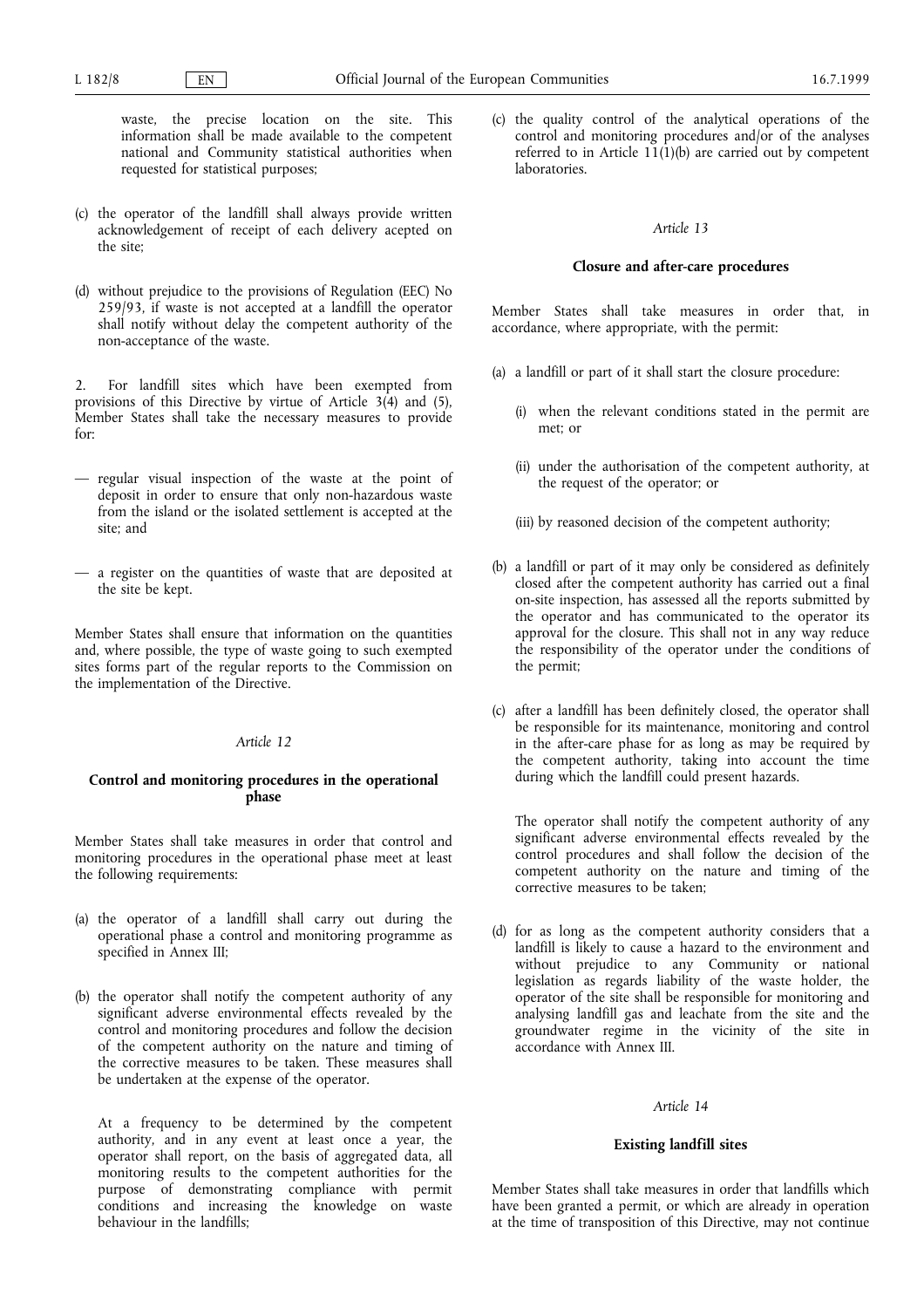16.7.1999

 $\n **EN**\n$ 

to operate unless the steps outlined below are accomplished as soon as possible and within eight years after the date laid down in Article 18(1) at the latest:

- (a) with a period of one year after the date laid down in Article  $18(1)$ , the operator of a landfill shall prepare and present to the competent authorities, for their approval, a conditioning plan for the site including the particulars listed in Article 8 and any corrective measures which the operator considers will be needed in order to comply with the requirements of this Directive with the exception of the requirements in Annex I, point 1;
- (b) following the presentation of the conditioning plan, the competent authorities shall take a definite decision on whether operations may continue on the basis of the said conditioning plan and this Directive. Member States shall take the necessary measures to close down as soon as possible, in accordance with Article  $7(g)$  and 13, sites which have not been granted, in accordance with Article 8, a permit to continue to operate;
- (c) on the basis of the approved site-conditioning plan, the competent authority shall authorise the necessary work and shall lay down a transitional period for the completion of the plan. Any existing landfill shall comply with the requirements of this Directive with the exception of the requirements in Annex I, point 1 within eight years after the date laid down in Article  $18(1)$ ;
- (d) (i) within one year after the date laid down in Article 18(1), Articles 4, 5, and 11 and Annex II shall apply to landfills for hazardous waste;
	- (ii) within three years after the date laid down in Article 18(1), Article 6 shall apply to landfills for hazardous waste.

## Article 15

## Obligation to report

At intervals of three years Member States shall send to the Commission a report on the implementation of this Directive, paying particular attention to the national strategies to be set up in pursuance of Article 5. The report shall be drawn up on the basis of a questionnaire or outline drafted by the Commission in accordance with the procedure laid down in Article 6 of Directive  $91/692/EEC$  (<sup>1</sup>) The questionnaire or outline shall be sent to Member States six months before the start of the period covered by the report. The report shall be sent to the Commission within nine months of the end of the three-year period covered by it.

The Commission shall publish a Community report on the implementation of this Directive within nine months of receiving the reports from the Member States.

#### Article 16

## Committee

Any amendments necessary for adapting the Annexes to this Directive to scientific and technical progress and any proposals for the standardisation of control, sampling and analysis methods in relation to the landfill of waste shall be adopted by the Commission, assisted by the Committee established by Article 18 of Directive 75/442/EEC and in accordance with the procedure set out in Article 17 of this Directive. Any amendments to the Annexes shall only be made in line with the principles laid down in this Directive as expressed in the Annexes. To this end, as regards Annex II, the following shall be observed by the Committee: taking into account the general principles and general procedures for testing and acceptance criteria as set out in Annex II, specific criteria and/or test methods and associated limit values should be set for each class of landfill, including if necessary specific types of landfill within each class, including underground storage. Proposals for the standardisation of control, sampling and analysis methods in relation to the Annexes of this Directive shall be adopted by the Commission, assisted by the Committee, within two years after the entry into force of this Directive.

The Commission, assisted by the Committee, will adopt provisions for the harmonisation and regular transmission of the statistical date referred to in Articles 5, 7 and 11 of this Directive, within two years after the entry into force of this Directive, and for the amendments of such provisions when necessary.

### Article 17

#### Committee procedure

The Commission shall be assisted by a Committee composed of the representatives of the Member States and chaired by the representative of the Commission.

The representative of the Commission shall submit to the Committee a draft of the measures to be taken. The Committee shall deliver its opinion on the draft within a time limit which the chairman may lay down according to the urgency of the matter. The opinion shall be delivered by the majority laid down in Article 148(2) of the Treaty in the case of decisions which the Council is required to adopt on a proposal from the Commission. The votes of the representatives of the Member States within the Committee shall be weighted in the manner set out in that Article. The chairman shall not vote.

The Commission shall adopt the measures envisaged if they are in accordance with the opinion of the Committee.

If the measures envisaged are not in accordance with the opinion of the Committee, or if no opinion is delivered, the Commission shall, without delay, submit to the Council a proposal relating to the measures to be taken. The Council shall act by a qualified majority.

If on the expiry of a period of three months from the date of referral to the Council, the Council has not acted, the proposed measures shall be adopted by the Commission.

<sup>(1)</sup> OJ L 377, 31.12.1991, p. 48.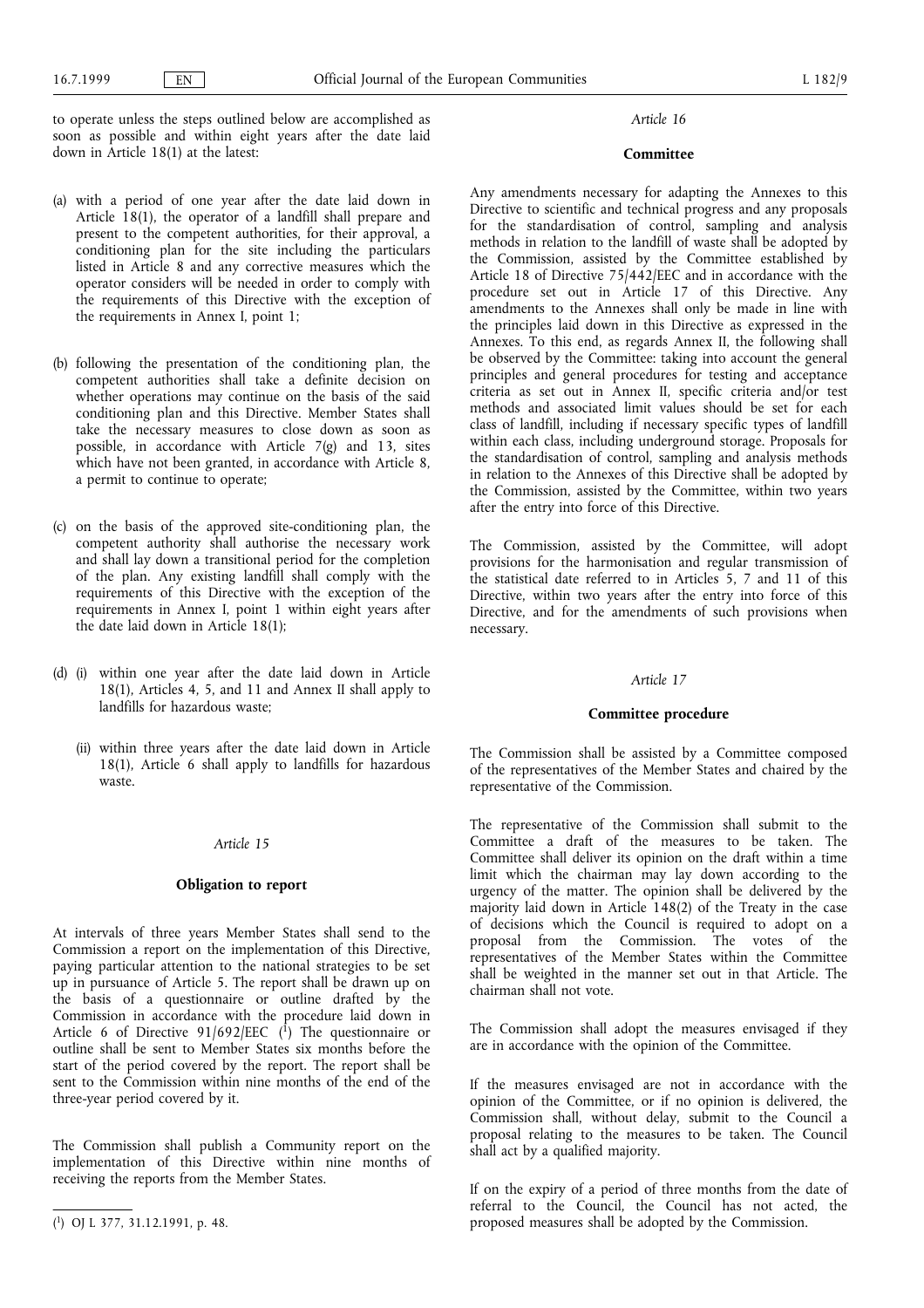Article 18

# Transposition

Member States shall bring into force the laws, regulations 1. and administrative provisions necessary to comply with this Directive not later than two years after its entry into force. They shall forthwith inform the Commission thereof.

When Member States adopt these measures, they shall contain a reference to this Directive or shall be accompanied by such reference on the occasion of their official publication. The methods of making such a reference shall be laid down by Member States.

 $2.$ Member States shall communicate the texts of the provisions of national law which they adopt in the field covered by this Directive to the Commission.

# Article 19

# Entry into force

This Directive will enter into force on the day of its publication in the Official Journal of the European Communities.

Article 20

# Addressees

This Directive is addressed to the Member States.

Done at Luxembourg, 26 April 1999.

For the Council The President J. FISCHER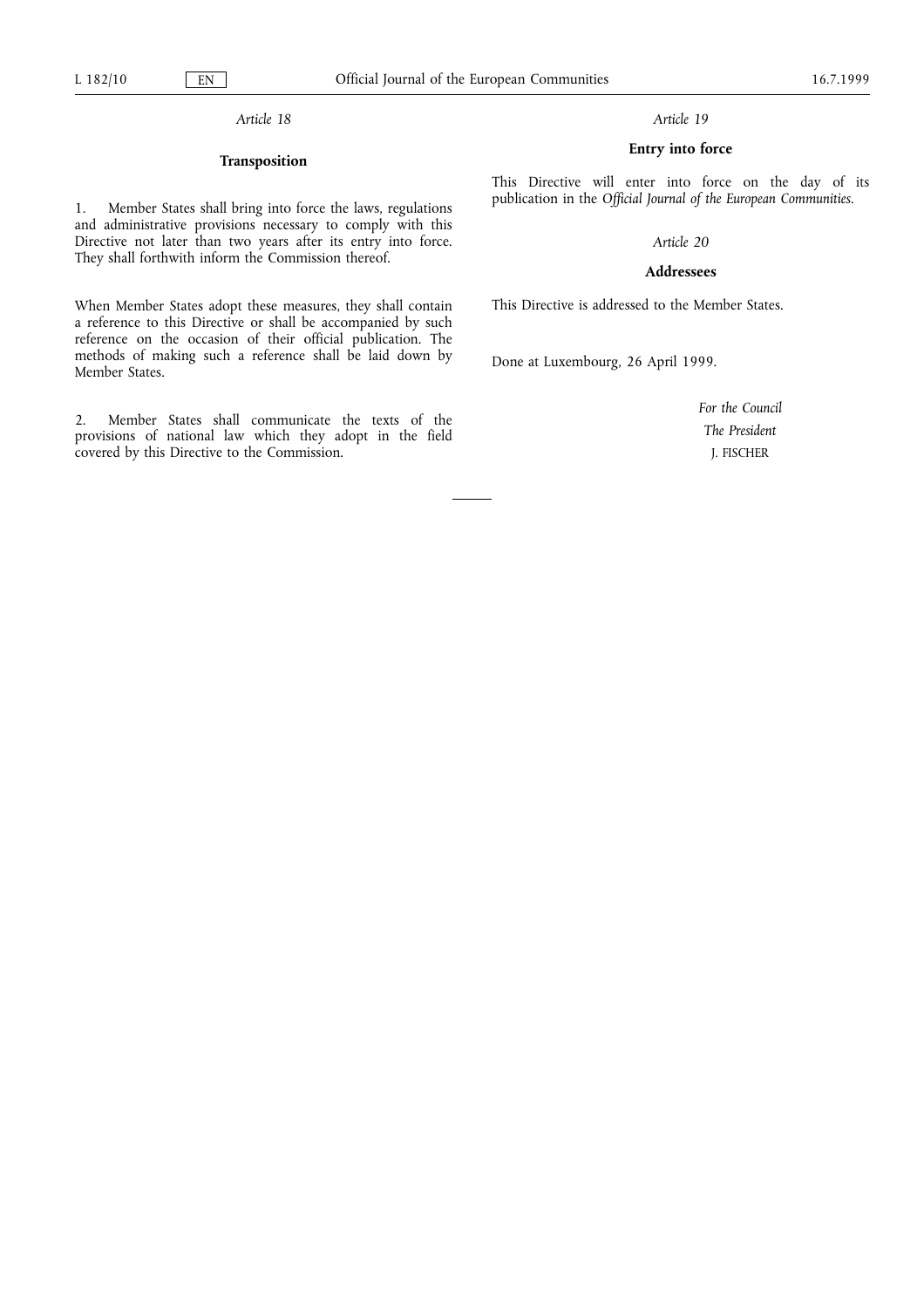## **ANNEX I**

## **GENERAL REGUIREMENTS FOR ALL CLASSES OF LANDFILLS**

#### $\overline{1}$ . Location

- 1.1. The location of a landfill must take into consideration requirements relating to:
	- (a) the distances from the boundary of the site to residential and recreation areas, waterways, water bodies and other agricultural or urban sites;
	- (b) the existence of groundwater, coastal water or nature protection zones in the area;
	- (c) the geological and hydrogeological conditions in the area;
	- (d) the risk of flooding, subsidence, landslides or avalanches on the site;
	- (e) the protection of the nature or cultural patrimony in the area.
- 1.2. The landfill can be authorised only if the characteristics of the site with respect to the abovementioned requirements, or the corrective measures to be taken, indicate that the landfill does not pose a serious environmental risk.

#### $\mathfrak{I}$ Water control and leachate management

Appropriate measures shall be taken, with respect to the characteristics of the landfill and the meteorological conditions, in order to:

- control water from precipitations entering into the landfill body,
- prevent surface water and/or groundwater from entering into the landfilled waste,
- collect contaminated water and leachate. If an assessment based on consideration of the location of the landfill and the waste to be accepted shows that the landfill poses no potential hazard to the environment, the competent authority may decide that this provision does not apply,
- treat contaminated water and leachate collected from the landfill to the appropriate standard required for their discharge.

The above provisions may not apply to landfills for inert waste.

#### Protection of soil and water  $3<sub>1</sub>$

- 3.1. A landfill must be situated and designed so as to meet the necessary conditions for preventing pollution of the soil, groundwater or surface water and ensuring efficient collection of leachate as and when required according to Section 2. Protection of soil, groundwater and surface water is to be achieved by the combination of a geological barrier and a bottom liner during the operational/active phase and by the combination of a geological barrier and a bottom liner during the operational/active phase and by the combination of a geological barrier and a top liner during the passive phase/post closure.
- 3.2. The geological barrier is determined by geological and hydrogeological conditions below and in the vicinity of a landfill site providing sufficient attenuation capacity to prevent a potential risk to soil and groundwater.

The landfill base and sides shall consist of a mineral layer which satisfies permeability and thickness requirements with a combined effect in terms of protection of soil, groundwater and surface water at least equivalent to the one resulting from the following requirements:

- landfill for hazardous waste:  $K \le 1.0 \times 10^{-9}$  m/s; thickness  $\ge 5$  m,
- landfill for non-hazardous waste:  $K \le 1.0 \times 10^{-9}$  m/s; thickness  $\ge 1$  m,
- landfill for inert waste:  $K \le 1.0 \times 10^{-7}$  m/s; thickness  $\ge 1$  m,

m/s: meter/second.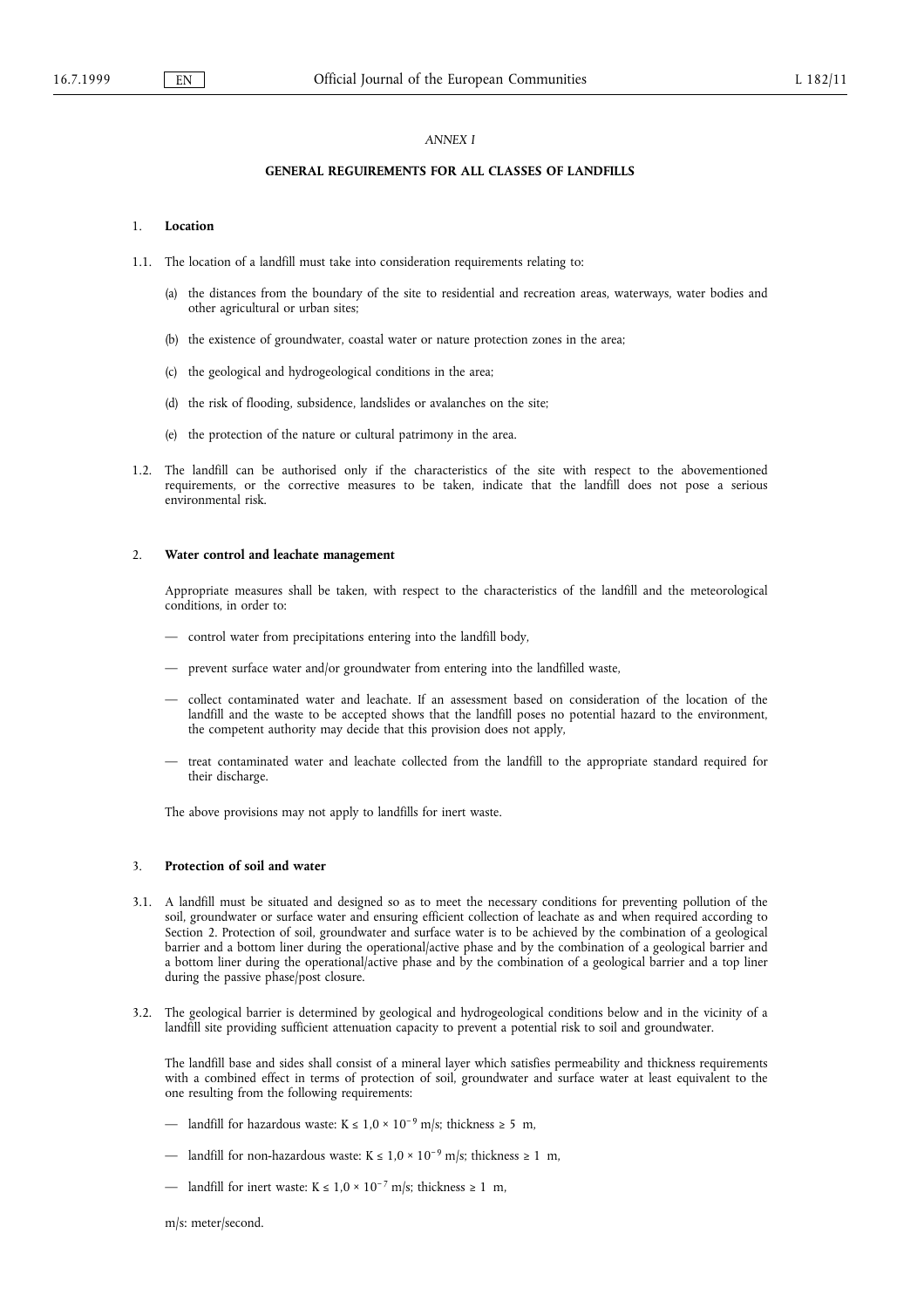Where the geological barrier does not naturally meet the above conditions it can be completed artificially and reinforced by other means giving equivalent protection. An artificially established geological barrier should be no less than  $0,\frac{5}{7}$  metres thick.

3.3. In addition to the geological barrier described above a leachate collection and sealing system must be added in accordance with the following principles so as to ensure that leachate accumulation at the base of the landfill is kept to a minimum:

| Leachate collection and bottom sealing |  |  |
|----------------------------------------|--|--|
|                                        |  |  |

| Landfill category           | non hazardous | hazardous |
|-----------------------------|---------------|-----------|
| Artificial sealing liner    | required      | required  |
| Drainage layer $\geq 0.5$ m | required      | required  |

Member States may set general or specific requirements for inert waste landfills and for the characteristics of the abovementioned technical means.

If the competent authority after a consideration of the potential hazards to the environment finds that the prevention of leachate formation is necessary, a surface sealing may be prescribed. Recommendations for the surface sealing are as follows:

| Landfill category         | non hazardous | hazardous    |
|---------------------------|---------------|--------------|
| Gas drainage layer        | required      | not required |
| Artificial sealing liner  | not required  | required     |
| Impermeable mineral layer | required      | required     |
| Drainage layer $> 0.5$ m  | required      | required     |
| Top soil cover $> 1$ m    | required      | required.    |

- 3.4. If, on the basis of an assessment of environmental risks taking into account, in particular, Directive 80/68/EEC(1), the competent authority has decided, in accordance with Section 2 (Water control and leachate management), that collection and treatment of leachate is not necessary or it has been established that the landfill poses no potential hazard to soil, groundwater or surface water, the requirements in paragraphs 3.2 and 3.3 above may be reduced accordingly. In the case of landfills for inert waste these requirements may be adapted by national legislation.
- 3.5. The method to be used for the determination of the permeability coefficient for landfills, in the field and for the whole extension of the site, is to be developed and approved by the Committee set up under Article 17 of this Directive.

#### Gas control  $\overline{4}$

- Appropriate measures shall be taken in order to control the accumulation and migration of landfill gas (Annex  $4.1.$  $III$ ).
- 4.2. Landfill gas shall be collected from all landfills receiving biodegradable waste and the landfill gas must be treated and used. If the gas collected cannot be used to produce energy, it must be flared.
- 4.3. The collection, treatment and use of landfill gas under paragraph 4.2 shall be carried on in a manner which minimises damage to or deterioration of the environment and risk to human health.

<sup>(&</sup>lt;sup>1</sup>) OJ L 20, 26.1.1980, p. 43. Directive as last amended by Directive 91/692/EEC (OJ L 377, 31.12.1991, p. 48).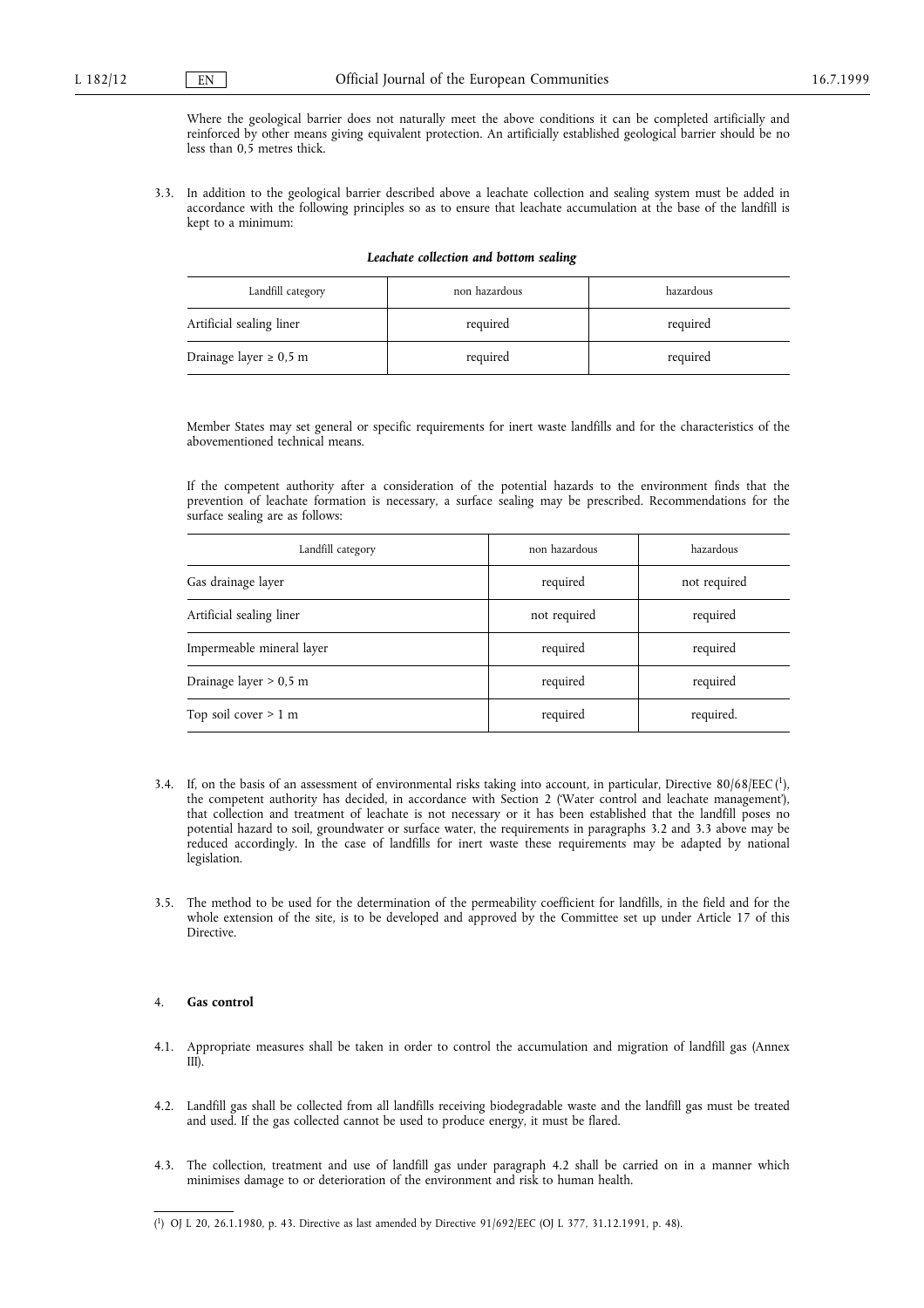#### 5. **Nuisances and hazards**

Measures shall be taken to minimise nuisances and hazards arising from the landfill through:

- emissions of odours and dust,
- wind-blown materials.
- noise and traffic,
- birds, vermin and insects,
- formation and aerosols,
- $-$  fires.

The landfill shall be equipped so that dirt originating from the site is not dispersed onto public roads and the surrounding land.

#### 6. Stability

The emplacement of waste on the site shall take place in such a way as to ensure stability of the mass of waste<br>and associated structures, particularly in respect of avoidance of slippages. Where an artificial barrier is established it must be ascertained that the geological substratum, considering the morphology of the landfill, is sufficiently stable to prevent settlement that may cause damage to the barrier.

#### $\overline{7}$ . **Barriers**

The landfill shall be secured to prevent free access to the site. The gates shall be locked outside operating hours. The system of control and access to each facility should contain a programme of measures to detect and discourage illegal dumping in the facility.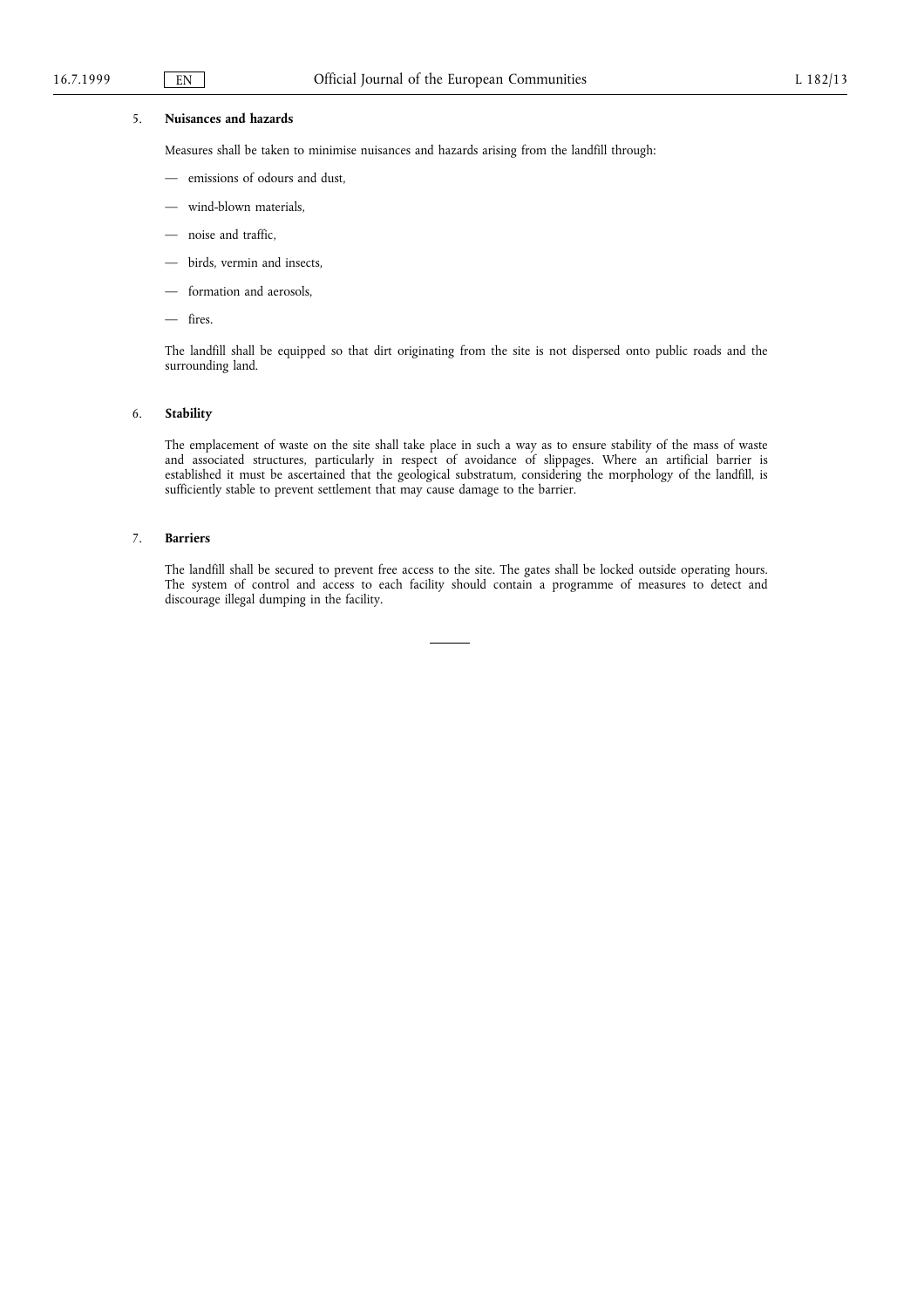## **ANNEX II**

### WASTE ACCEPTANCE CRITERIA AND PROCEDURES

#### 1. Introduction

This Annex describes:

- general principles for acceptance of waste at the various classes of landfills. The future waste classification procedure should be based on these principles,
- guidelines outlining preliminary waste acceptance procedures to be followed until a uniform waste classification and acceptance procedure has been developed. This procedure will, together with the relevant sampling procedures, be developed by the technical Committee referred to in Article 16 of this Directive. The technical Committee shall develop criteria which have to be fulfilled for certain hazardous waste to be accepted in landfills for non-hazardous waste. These criteria should, in particular, take into account the short, medium and long term leaching behaviour of such waste. These criteria shall be developed within two years of the entry into force of this Directive. The technical Committee shall also develop criteria which have to be fulfilled for waste to be accepted in underground storage. These criteria must take into account, in particular, that the waste is not to be expected to react with each other and with the rock.

This work by the technical Committee, with the exception of proposals for the standardisation of control, sampling and analysis methods in relation to the Annexes of this Directive which shall be adopted within two years after the entry into force of this Directive, shall be completed within three years from the entry into force of this Directive and must be carried out having regard to the objectives set forth in Article 1 of this Directive.

### 2. General principles

The composition, leachability, long-term behaviour and general properties of a waste to be landfilled must be known as precisely as possible. Waste acceptance at a landfill can be based either on lists of accepted or refused waste, defined by nature and origin, and on waste analysis methods and limit values for the properties of the waste to be accepted. The future waste acceptance procedures described in this Directive shall as far as possible be based on standardised waste analysis methods and limit values for the properties of waste to be accepted.

Before the definition of such analysis methods and limit values, Member States should at least set national lists of waste to be accepted or refuses at each class of landfill, or defined the criteria required to be on the lists. In order to be accepted at a particular class of landfill, a type of waste must be on the relevant national list or fulfil criteria similar to those required to be on the list. These lists, or the equivalent criteria, and the analysis methods and limit values shall be sent to the Commission within six months of the transposition of this Directive or whenever they are adopted at national level.

These lists or acceptance criteria should be used to establish site specific lists, i.e. the list of accepted waste specified in the permit in accordance with Article 9 of this Directive.

The criteria for acceptance of waste on the reference lists or at a class of landfill may be based on other legislation and/or on waste properties.

Criteria for acceptance at a specific class of landfill must be derived from considerations pertaining to:

- protection of the surrounding environment (in particular groundwater and surface water),
- protection of the environmental protection systems (e.g. liners and leachate treatment systems),
- protection of the desired waste-stabilisation processes within the landfill,
- protection against human-health hazards.

Examples of waste property-based criteria are:

- requirements on knowledge of total composition,
- limitations on the amount of organic matter in the waste,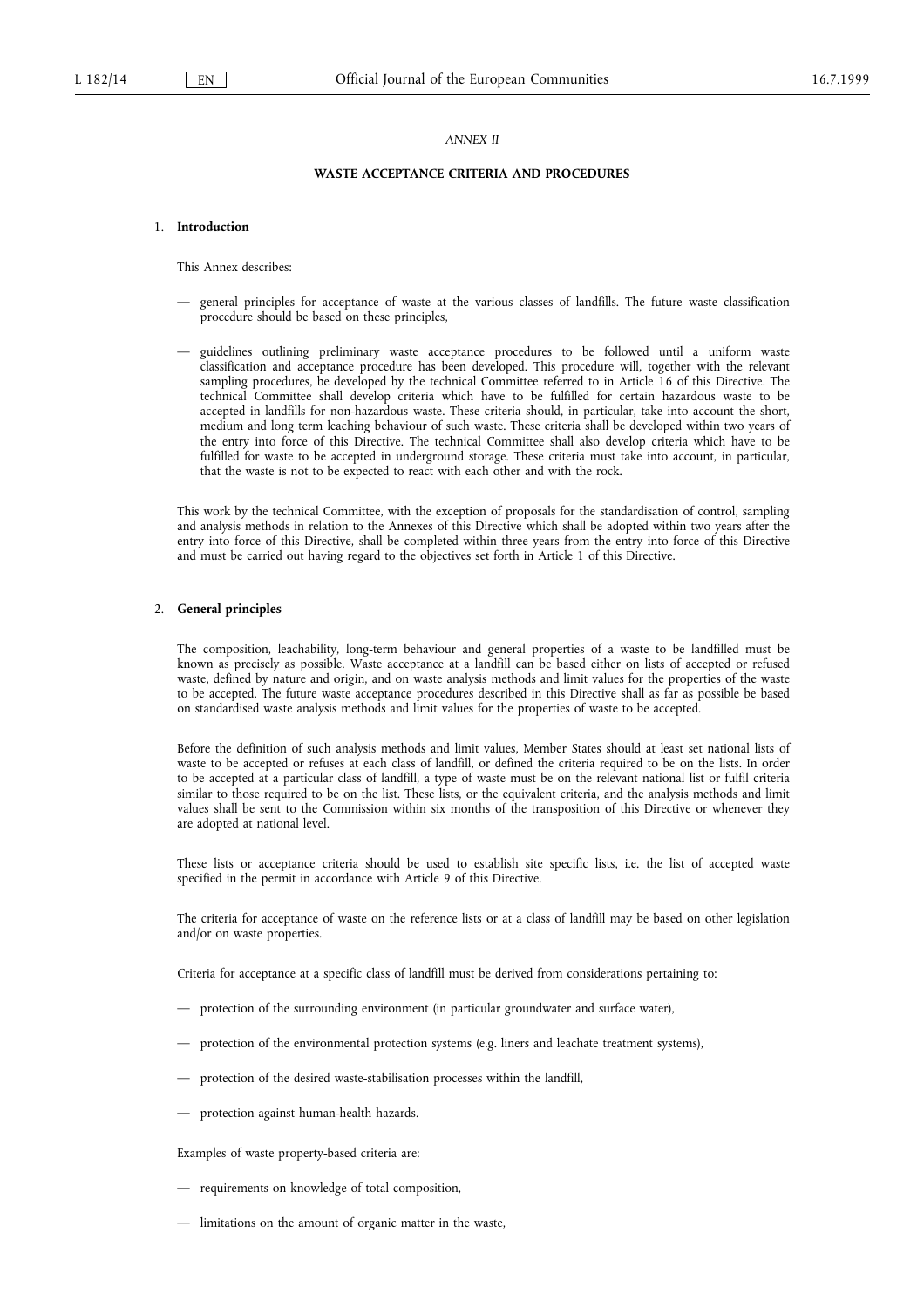- requirements or limitations on the biodegradability of the organic waste components,
- limitations on the amount of specified, potentially harmful/hazardous components (in relation to the abovementioned protection criteria),
- limitations on the potential and expected leachability of specified, potentially harmful/hazardous components (in relation to the abovementioned protection criteria),
- ecotoxicological properties of the waste and the resulting leachate.

The property-based criteria for acceptance of waste must generally be most extensive for inert waste landfills and can be less extensive for non-hazardous waste landfills and least extensive for hazardous waste landfills owing to the higher environmental protection level of the latter two.

## 3. General procedures for testing and acceptance of waste

The general characterisation and testing of waste must be based on the following three-level hierarchy:

- Level  $1:$ Basic characterisation. This constitutes a thorough determination, according to standardised analysis and behaviour-testing methods, of the short and long-term leaching behaviour and/or characteristic properties of the waste.
- Level 2: Compliance testing. This constitutes periodical testing by simpler standardised analysis and behaviourtesting methods to determine whether a waste complies with permit conditions and/or specific reference criteria. The tests focus on key variables and behaviour identified by basic characterisation.
- Level 3: On-site verification. This constitutes rapid check methods to confirm that a waste is the same as that which has been subjected to compliance testing and that which is described in the accompanying documents. It may merely consist of a visual inspection of a load of waste before and after unloading at the landfill site.

A particular type of waste must normally be characterised at Level 1 and pass the appropriate criteria in order to be accepted on a reference list. In order to remain on a site-specific list, a particular type of waste must a regular intervals (e.g. annually) be tested at Level 2 and pass the appropriate criteria. Each waste load arriving at the gate of a landfill must be subjected to Level 3 verification.

Certain waste types may be exempted permanently to temporarily from testing at Level 1. This may be due to impracticability to testing, to unavailability of appropriate testing procedures and acceptance criteria or to overriding legislation.

### 4. Guidelines for preliminary waste acceptance procedures

Until this Annex is fully completed only Level 3 testing is mandatory and Level 1 and Level 2 applied to the extent possible. At this preliminary stage waste to be accepted at a particular class of landfill must either be on a restrictive national or site-specific list for that class of landfill or fulfil criteria similar to those required to get on the list

The following general guidelines may be used to set preliminary criteria for acceptance of waste at the three major classes of landfill or the corresponding lists.

Inert waste landfills: only inert waste as defined in Article 2(e) can be accepted on the list.

Non-hazardous waste landfills: in order to be accepted on the list a waste type must not be covered by Directive 91/ 689/EEC.

Hazardous waste landfills: a preliminary rough list for hazardous waste landfills would consist of only those waste types covered by Directive 91/689/EEC. Such waste types should, however not be accepted on the list without prior treatment if they exhibit total contents or leachability of potentially hazardous components that are high enough to constitute a short-term occupational or environmental risk or to prevent sufficient waste stabilisation within the projected lifetime of the landfill.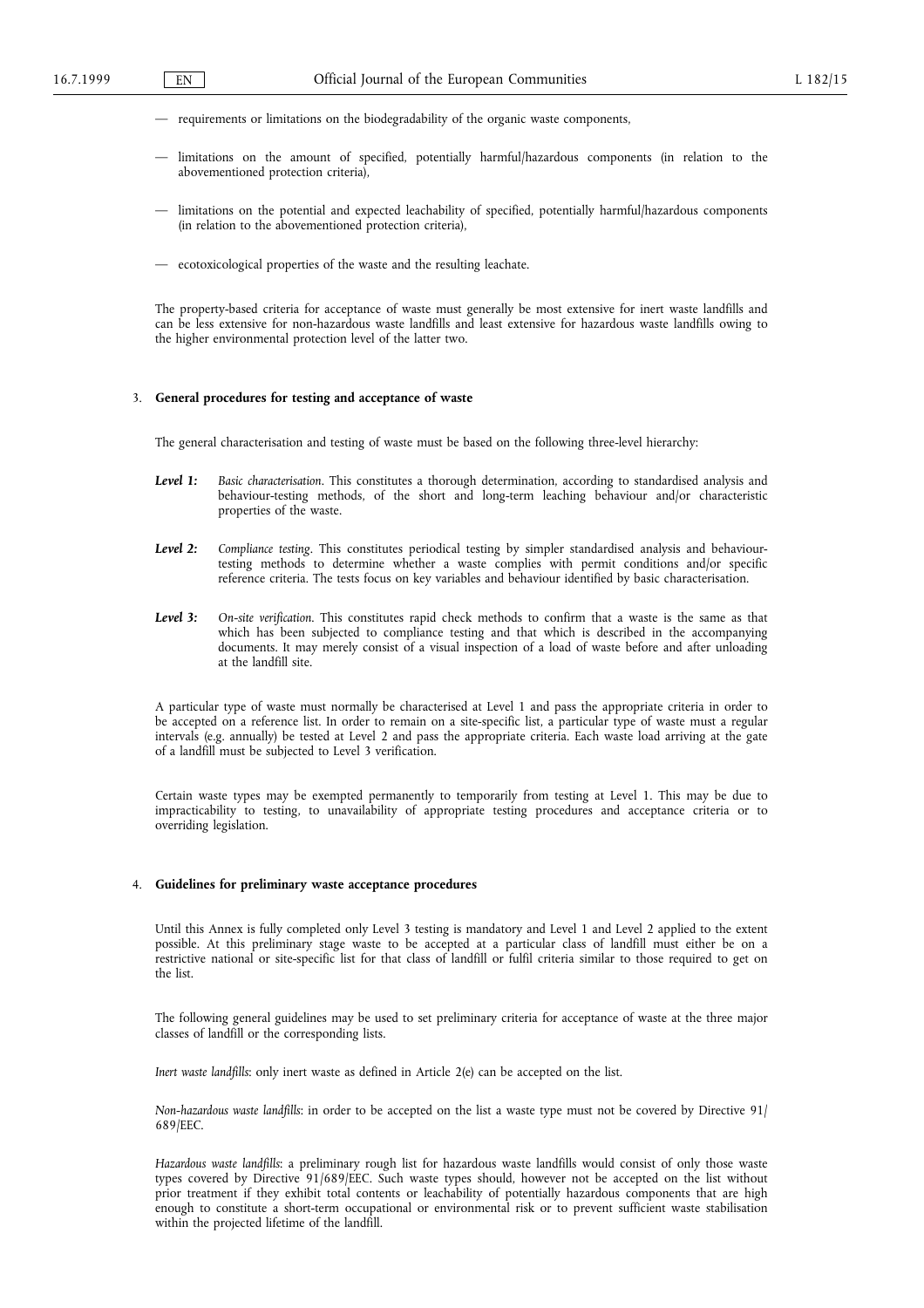# 5. Sampling of waste

Sampling of waste may pose serious problems with respect to representation and techniques owing to the heterogeneous nature of many wastes. A European standard for sampling of waste will be developed. Until this standard i apply national standards and procedures.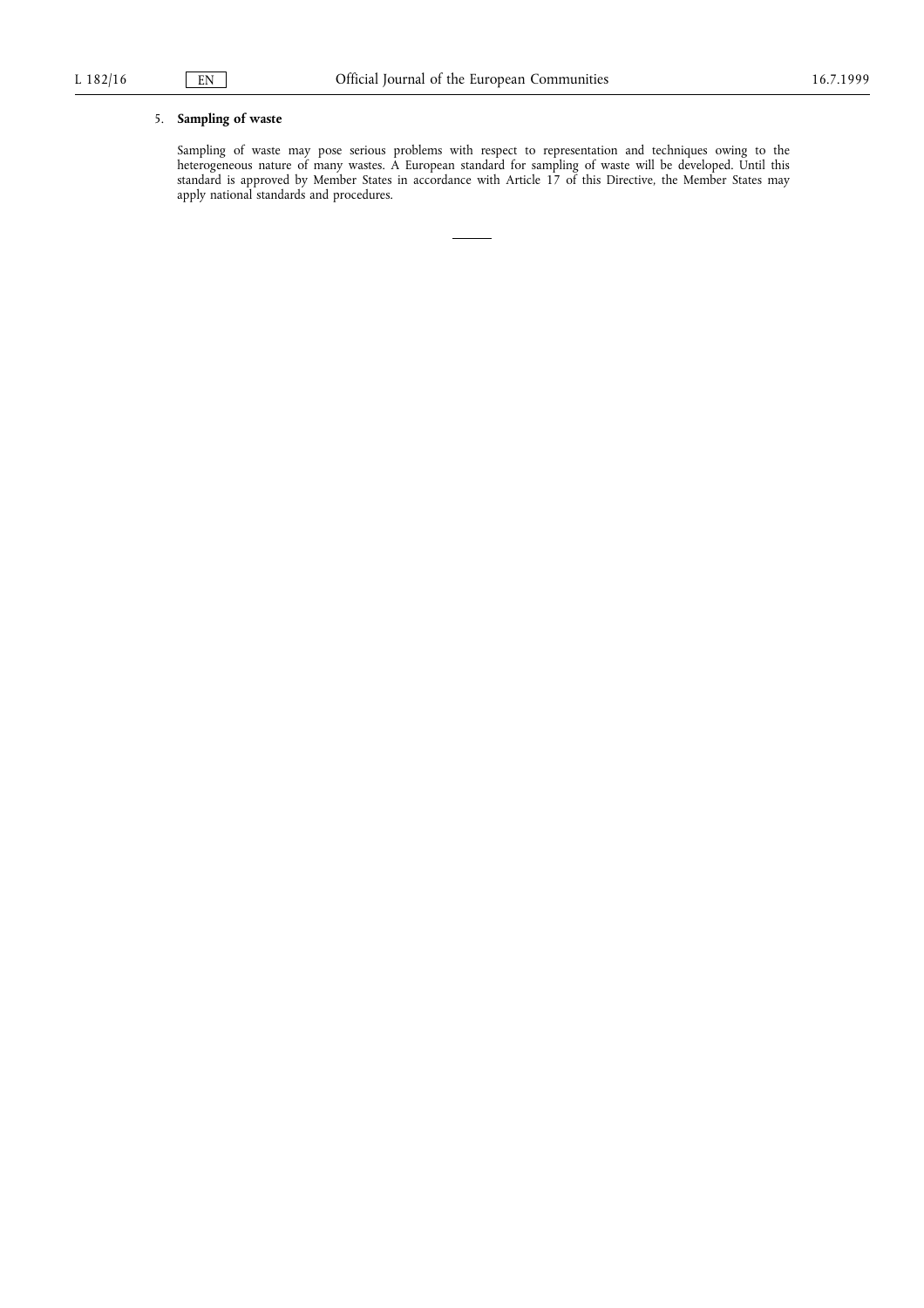$\overline{EN}$ 

## **ANNEX III**

## CONTROL AND MONITORING PROCEDURES IN OPERATION AND AFTER-CARE PHASES

## 1. Introduction

The purpose of this Annex is to provide the minimum procedures for monitoring to be carried out to check:

- that waste has been accepted to disposal in accordance with the criteria set for the category of landfill in question.
- that the processes within the landfill proceed as desired,
- that the environmental protection systems are functioning fully as intended,
- that the permit conditions for the landfill are fulfilled.

### 2. Meteorological data

Under their reporting obligation (Article 15), Member States should supply data on the collection method for meteorological data. It us up to Member States to decide how the data should be collected (in situ, national meteorological network, etc.).

Should Member States decide that water balances are an effective tool for evaluating whether leachate is building up in the landfill body or whether the site is leaking, it is recommended that the following data are collected from monitoring at the landfill or from the nearest meteorological station, as long as required by the competent authority in accordance with Article 13(c) of this Directive:

|                                                  | Operation phase | After-care phase                  |
|--------------------------------------------------|-----------------|-----------------------------------|
| 1.1. Volume of precipitation                     | daily           | daily, added to monthly<br>values |
| 1.2. Temperature (min., max., 14.00 h CET)       | daily           | monthly average                   |
| 1.3. Direction and force of prevailing wind      | daily           | not required                      |
| 1.4. Evaporation (lysimeter) $(1)$               | daily           | daily, added to monthly<br>values |
| 1.5. Atmospheric humidity (14.00 h CET)          | daily           | monthly average                   |
| $\binom{1}{1}$ Or through other suitable methods |                 |                                   |

#### 3. Emission data: water, leachate and gas control

Sampling of leachate and surface water if present must be collected at representative points. Sampling and measuring (volume and composition) of leachate must be performed separately at each point at which leachate is discharged from the site. Reference: general guidelines on sampling technology, ISO 5667-2 (1991).

Monitoring of surface water is present shall be carried out at not less than two points, one upstream from the landfill and one downstream.

Gas monitoring must be representative for each section of the landfill. The frequency of sampling and analysis is listed in the following table. For leachate and water, a sample, representative of the average composition, shall be taken for monitoring.

The frequency of sampling could be adapted on the basis of the morphology of the landfill waste (in tumulus, buried, etc). This has to be specified in the permit.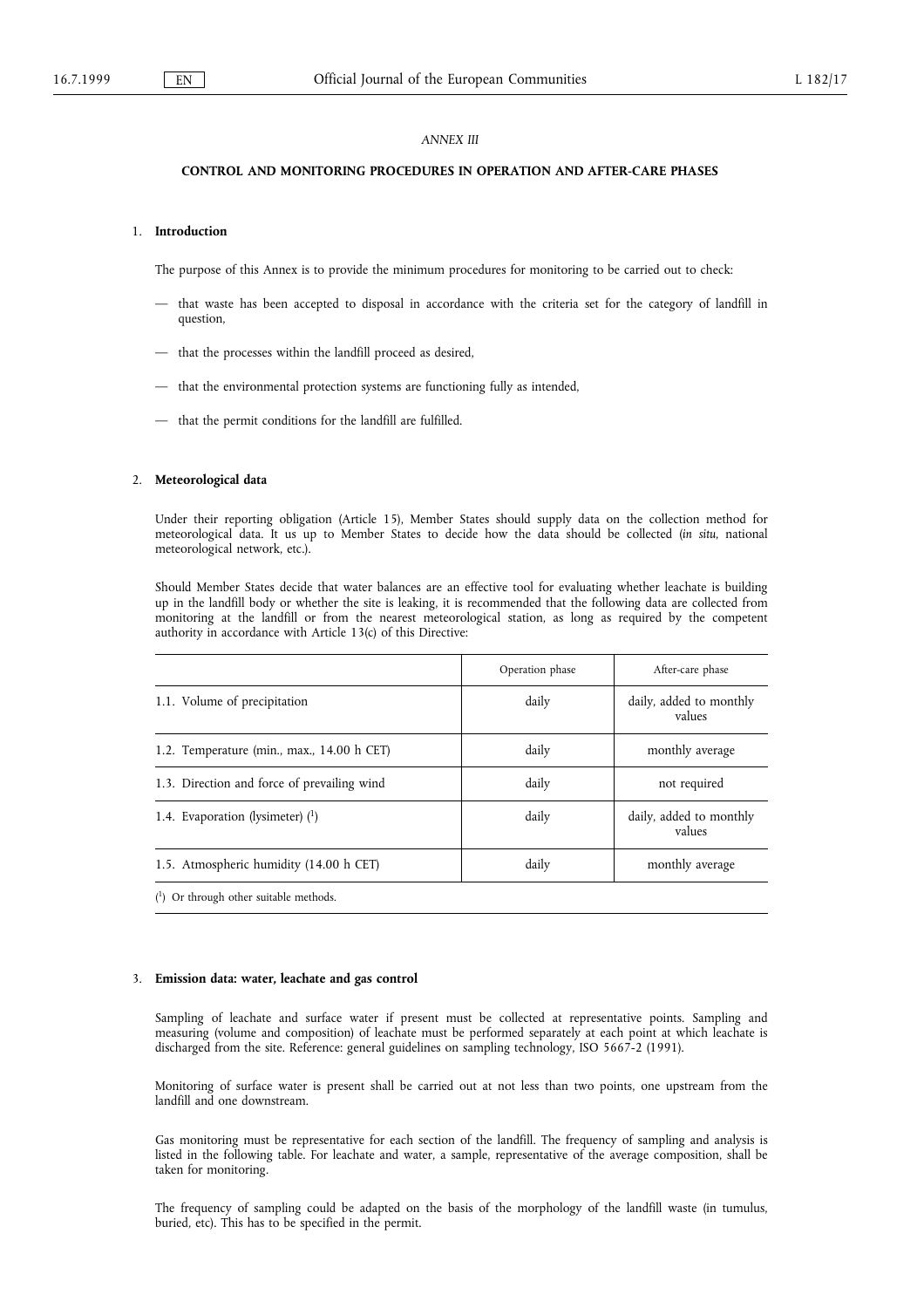|                                                                                                                                                           | Operating phase       | After-care phase $(^3)$ |
|-----------------------------------------------------------------------------------------------------------------------------------------------------------|-----------------------|-------------------------|
| 2.1. Leachate volume                                                                                                                                      | monthly $(^1)$ $(^3)$ | every six months        |
| 2.2. Leachate composition $(2)$                                                                                                                           | quarterly $(^3)$      | every six months        |
| 2.3. Volume and composition of surface water $\binom{7}{1}$                                                                                               | quarterly $(^3)$      | every six months        |
| 2.4. Potential gas emissions and atmospheric<br>pressure (4) (CH <sub>4</sub> , CO <sub>2</sub> , O <sub>2</sub> , H <sub>2</sub> S, H <sub>2</sub> etc.) | monthly $(^3)$ $(^5)$ | every six months $(6)$  |

(1) The frequency of sampling could be adapted on the basis of the morphology of the landfill waste (in tumulus, buried, etc.). This has to be specified in the permit.

CH<sub>4</sub>, CO<sub>2</sub>, O<sub>2</sub>, regularly, other gases as required, according to the composition of the waste deposited, with a view to  $\binom{5}{ }$ reflecting its leaching properties.

Efficiency of the gas extraction system must be checked regularly.

On the basis of the characteristics of the landfill site, the competent authority may determine that these measurements are not  $(7)$ required, and will report accordingly in the way laid down in Article 15 of the Directive.

2.1 and 2.2 apply only where leachate collection takes place (see Annex I(2)).

### 4. Protection of groundwater

## A. Sampling

The measurements must be such as to provide information on groundwater likely to be affected by the discharging of waste, with at least one measuring point in the groundwater inflow region and two in the outflow region. This number can be increased on the basis of a specific hydrogeological survey and the need for an early identification of accidental leachate release in the groundwater.

Sampling must be carried out in at least three locations before the filling operations in order to establish reference values for future sampling. Reference: Sampling Groundwaters, ISO 5667, Part 11, 1993.

#### B. Monitoring

The parameters to be analysed in the samples taken must be derived from the expected composition of the leachate and the groundwater quality in the area. In selecting the parameters for analysis account should be taken of mobility in the groundwater zone. Parameters could include indicator parameters in order to ensure an early recognition of change in water quality  $(1)$ .

|                         | Operation phase        | After-care phase                                                        |
|-------------------------|------------------------|-------------------------------------------------------------------------|
| Level of groundwater    | every six months $(1)$ | every six months $(1)$                                                  |
| Groundwater composition |                        | site-specific frequency $(2)$ $(3)$ site-specific frequency $(2)$ $(3)$ |

If there are fluctuating groundwater levels, the frequency must be increased.

 $(2)$ The frequency must be based on possibility for remedial actions between two samplings if a trigger level is reached, i.e. the frequency must be determined on the basis of knowledge and the evaluation of the velocity of groundwater flow.

 $(^{3})$ When a trigger level is reached (see C), verification is necessary by repeating the sampling. When the level has been confirmed, a contingency plan (laid down in the permit) must be followed.

 $(2)$ The parameters to be measured and the substances to be analysed vary according to the composition of the waste deposited; they must be laid down in the permit document and reflect the leaching characteristics of the wastes

<sup>(3)</sup> If the evaluation of data indicates that longer intervals are equally effective, they may be adapted. For leachates, conductivity must always be measured at least once a year.

Thease measurements are related mainly to the content of organic material in the waste.

<sup>(1)</sup> Recommended parameters: ph, TOC, phenols, heavy metals, fluoride, AS, oil/hydrocarbons.